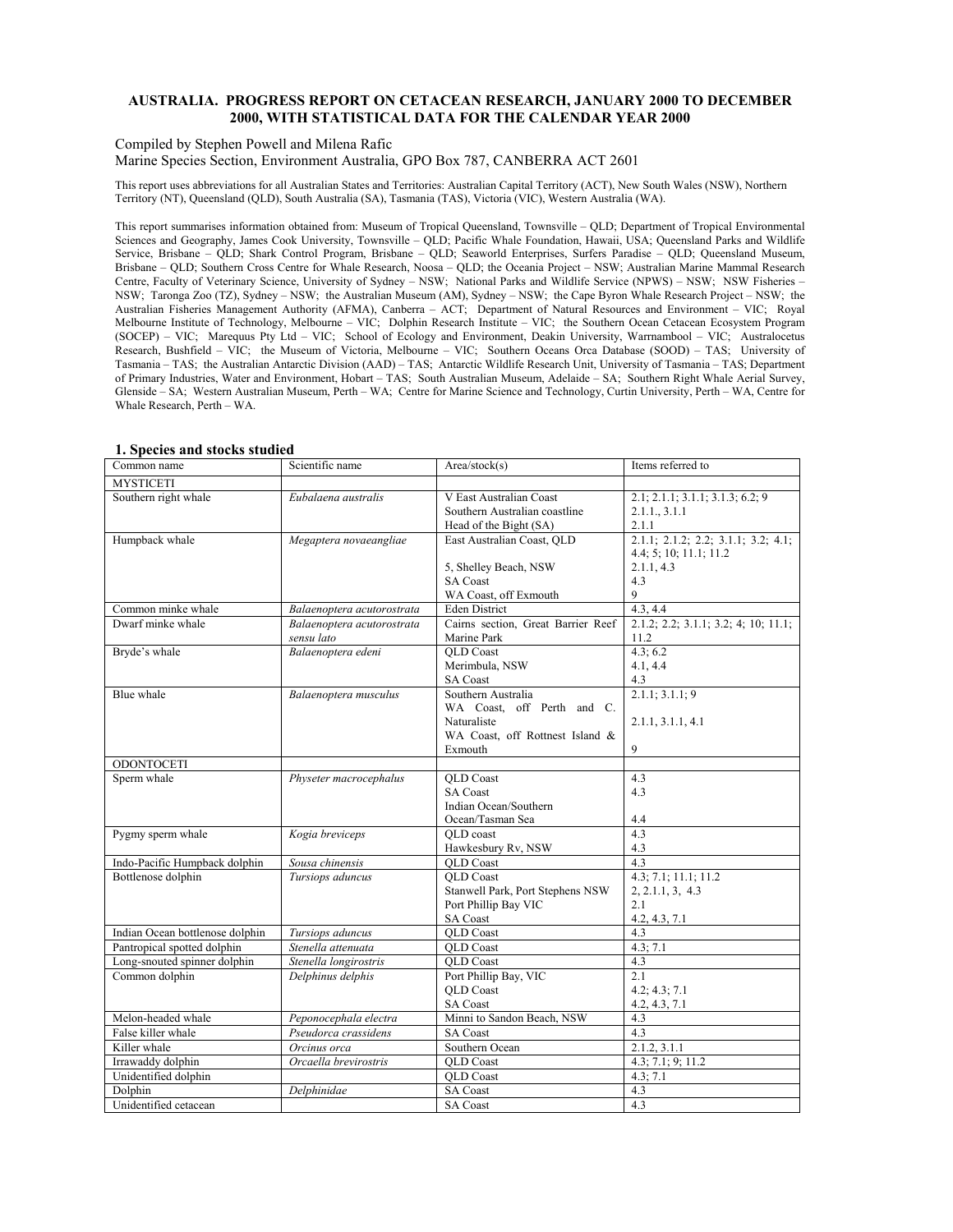**2. Sightings data**  *2.1 Field work*  **2.1.1 SYSTEMATIC**  Southern right whale

### *Western Australia Museum (Perth WA): Aerial surveys off the southern Australian coast WA/SA*

An annual programme of aerial surveys for southern right whales continued as planned off the southern Australian coast in 2000. As in past years flights took place close inshore between C Leeuwin, Western Australia, and Ceduna, South Australia where the majority of the 'Australian' population seems to approach the coast in winter/spring. Two 'short' flights, on 25-27 July and 9-11 October, between C Leeuwin and Twilight Cove, WA, maintained the series of annual flights on the southern WA coast since 1976. A 'long' flight, on 8-12 September between C Leeuwin, WA and Ceduna, SA continued the series extended along the South Australian coast from 1993; an additional leg, on the west coast between C Leeuwin and Perth, was flown on 8 September. Counts and identifying photographs were obtained, but with an emphasis on the latter on the 'short' flights and on the former on the 'long' flight. Usual concentrations, mainly but not exclusively, of cows accompanied by calves of the year, were encountered at Doubtful I Bay (WA), in and east of Israelite Bay (WA), and at Head of the Bight (SA). There were more sightings than in recent years west of Albany (WA). Concentrations of 'unaccompanied' animals (adults unaccompanied by calves, often interacting) were found at Yokinup Bay (WA), and west of Twilight Cove (WA); there were more animals in the cove itself than in recent years. Overall numbers recorded were fewer than in 1999 with a total on the 'long' flight (C Leeuwin WA-Ceduna SA) of 253 animals, including 72 calves.

Significant positive increase rates continue to be obtained for a number of combinations of time series, animal classes and subareas. For the area as a whole (extended in 1993 to obviate possible effects of coastwise movement) the increase rate obtained, for 'all animals', was 5.45%, but it is not significant at the 5% level (95% CI 0.11-10.79, p=0.1111). It excludes data for 1996 and 1997, where there may have been some undercounting. Including those two years gives a rate of  $5.49\%$  (95% CI 1.15-9.83, p=0.0450); both time series are still somewhat small (6-8 years). Some 81 identifying photographs available from 1980-1995 with those (ca 450) from 1996-2000. Population size for that part of the 'Australian' population visiting the area surveyed is estimated to be 1100-1200 animals.

### *Southern Right Whale Aerial Survey (Dr D.J. Needham & Associates), Head of the Bight SA*

On 30 August 2000, at 1500hrs, the survey sighted 32 adults and 28 calves. On 31 August, at 0900hrs, 29 adults and 24 calves were sighted. This resulted in no additions to Dr Needham's catalogue.

### Humpback whale

### *The Oceania Research Project (QLD): surveys in Hervey Bay QLD*

The Oceania Project conducted a humpback whale survey in the Hervey Bay Whale Management & Monitoring Area (specifically the area within and bounded by Rooneys Point, Fairway Buoy, Coongul Creek and west coast of Fraser Island) in 2000. The fieldwork is for a long term study of abundance, distribution and behaviour of the humpbacks in Hervey Bay being undertaken in conjunction and collaboration with the Queensland Environment Protection Agency.

Effort involved 10 weeks of fieldwork, 60 working days - August 6th to October 13th 2000. Survey conducted from 15 metre vessel, 6 days each week 7am to 5pm Sunday to Thursday and 7am to 1pm Friday. There were 805 Humpbacks sightings and 4896 photographs were obtained, 11 hours of DV video and 2 hours of DAT whale song recordings.

Systematic observation of pods including numbers, composition & behaviour. Photography of ventral flukes, lateral body colouration patterns and left and right dorsals were obtained as well as video of their behaviour and samples of whale song. Documentation includes GPS positions, time, date, behaviour and observation notes. A comprehensive Field Report is submitted to Queensland Environment Protection Agency titled " The Oceania Research Project - A ten year study (1992-2001) of the Abundance, Distribution and Behaviour of Humpback Whales in the Hervey Bay Marine Park, Queensland Australia - Field Report Year 9 -2000".

### *Greg Kaufmann - Humpback whale fluke photo-identification*

Non-invasive boat-based research to photographically identify humpback whales (*Megaptera novaeangliae*) was undertaken from 4 August 2000 until 13 October 2000 in Hervey Bay, Queensland. The research effort focused on collecting photographs of ventral fluke and lateral body colouration patterns (Kaufman et al., 1986; 1993) for all pods (groups) of humpback whales encountered.

Photographs of the left and right views of the lateral body, ventral surface of the tail flukes and genital areas (when presented) were taken to identify individuals. For each pod encountered, the following data was recorded: date,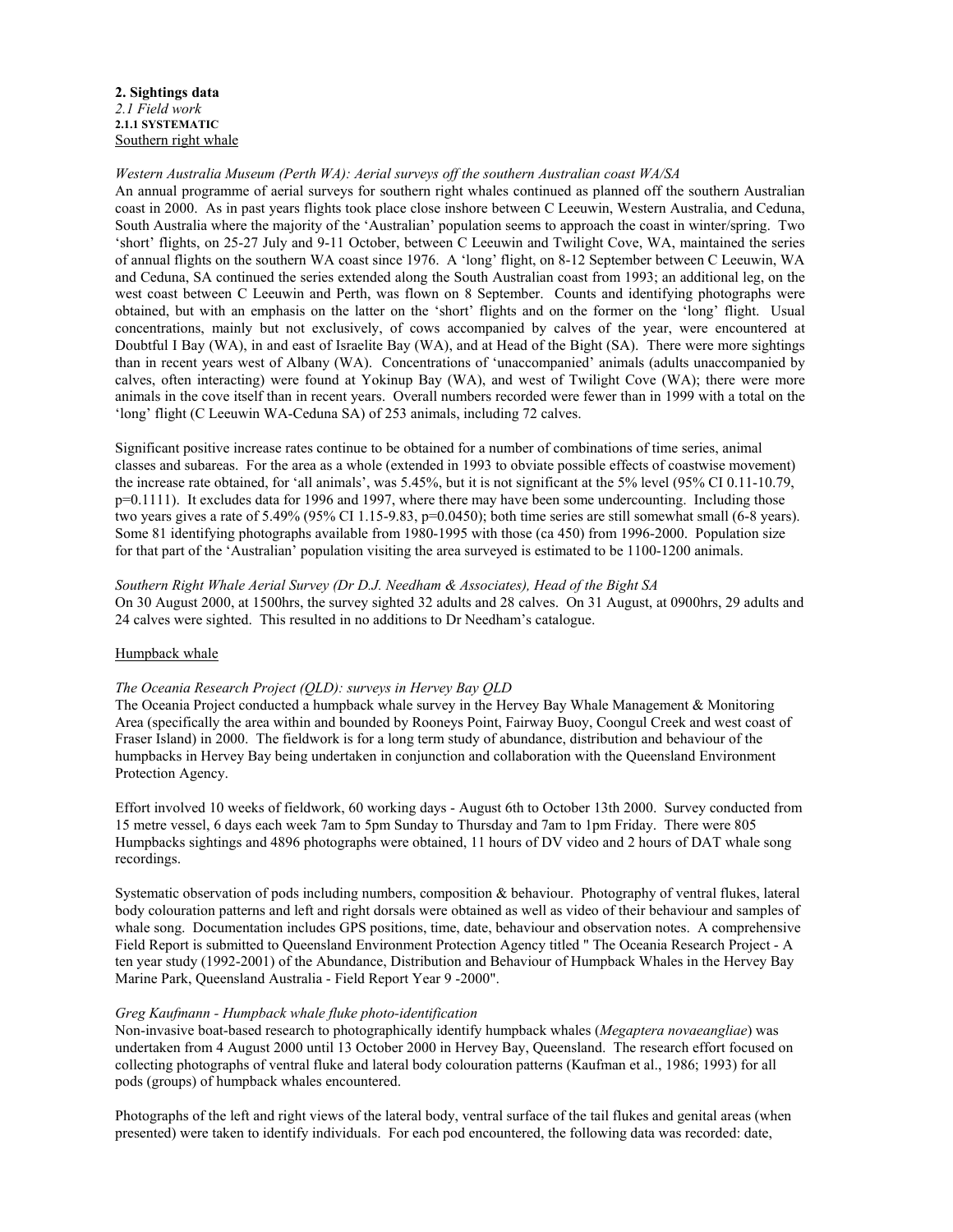time, location (determined by GPS, Map Datum: WGS 84), group size and composition (eg, calf, adult, sub-adult), general activity of the whales, and sea surface temperature. In addition, field notes included film roll, film frame number and content (eg: fluke, lateral body, etc.) of each photograph taken. All photographs are subsequently catalogued and recorded according to roll number, time, location, date, pod composition, size, and sex (if determined) for each exposed frame.

Surface water temperature was measured near 278 of the 296 observed pods in the study area. Sea surface temperatures were cooler in August (as compared to '99 data), with the remainder of the season comparable to '99. This information will be combined with our previous temperature data and animal identifications to further clarify the possible correlation between surface water temperature and migration timing for individual animals. Humpback whale song was recorded on 6 occasions. A total of 180 minutes of song was recorded. The table above details the location of recorded singers (refer to: ACT INFO- SG, for singer). Analysis of song is ongoing through university graduate student Libby Eyre, of New South Wales.

During 2001 we will be scanning and placing our entire Australia and South Pacific humpback whale photoidentification catalogues on a digital photo-database system developed by the Centre for Whale Studies and the West Australian Museum.

### *Michael Noad - Humpback Whale Acoustics Study*

A brief season of acoustic recordings of migrating humpback whales off Peregian Beach (26°30'S, 153°07'E), SE Queensland, 30th Sep.– 21st Oct. 2000.

### *Cape Byron Whale Research Project: land and vessel-based research off Cape Byron NSW*

A study of the migration patterns, distribution, abundance, and behaviour of humpback whales (*Megaptera novaeangliae*) was undertaken from and off Cape Byron, northern New South Wales during 2000 by the Southern Cross Centre for Whale Research (Noosa QLD), under NPWS Lic No A1701 and Environment Australia permit no. 96/00853, p1998/057.

The research project was divided into two aspects:

i. Land based survey using a theodolite interfaced with a lap top computer to position and track whales as they migrate past the coast; and

ii. Photo-identification from a small vessel to identify individual animals from fluke and lateral body colouration patterns and markings. Note skin samples were collected opportunistically from sloughed skin for DNA analysis.

The bulk of the research project was conducted between the dates of 17 June and 9 July 2000 which coincides with the recorded peak catch by the Byron Bay whaling station which closed in 1962.

*Land Based Research Effort*: In the period 17 June to 9 July 2000, 150 hours of theodolite survey were undertaken. 193 pods were observed. This included a total of 336 humpback whales in pods of an average size of 1.74 whales/pod (between 1 and 5 whales per pod). Note: it was not possible to determine the total number of whales in pods observed some distance off shore (ie. pods observed over 5 nautical miles off shore under average sea conditions). The number of whales tracked by theodolite will be an underestimate of actual number of whales.

*Vessel Based Research Effort*: Survey Period: In the period 17 June to 9 July 2000, during 98 hours and 1 minute of photo-identification from a small vessel (31 hours 22 mins with whales), researchers sighted a total of 107 whales in 49 pods, at an average pod size of 2.18 whales/pod. Humpback whale ID-photographs are in the process of being selected. They will be logged and submitted to the South Pacific Humpback whale catalogue compiled by the South Pacific Whale Research Consortium managed by the Auckland University (with a copy being made for Environment Australia for their records). Matching of fluke photographs with those in the catalogue has not been undertaken. Full assessment and record of life histories of known animals is still under way.

A total of 108 sloughed skin samples were collected during 2000. Note mutable samples were collected from some pods. Genetic samples are currently stored at Southern Cross University for DNA analysis. A faeces sample from a humpback whale was also collected and is stored at Southern Cross University for analysis.

*Cape Solander Survey: land-based sighting survey, Cape Solander NSW*  NPWS supports a land-based sighting survey of Humpback whales on their northern migration.

### Dwarf minke whale

*Vessel-based observations, Cairns section of Great Barrier Reef Marine Park QLD*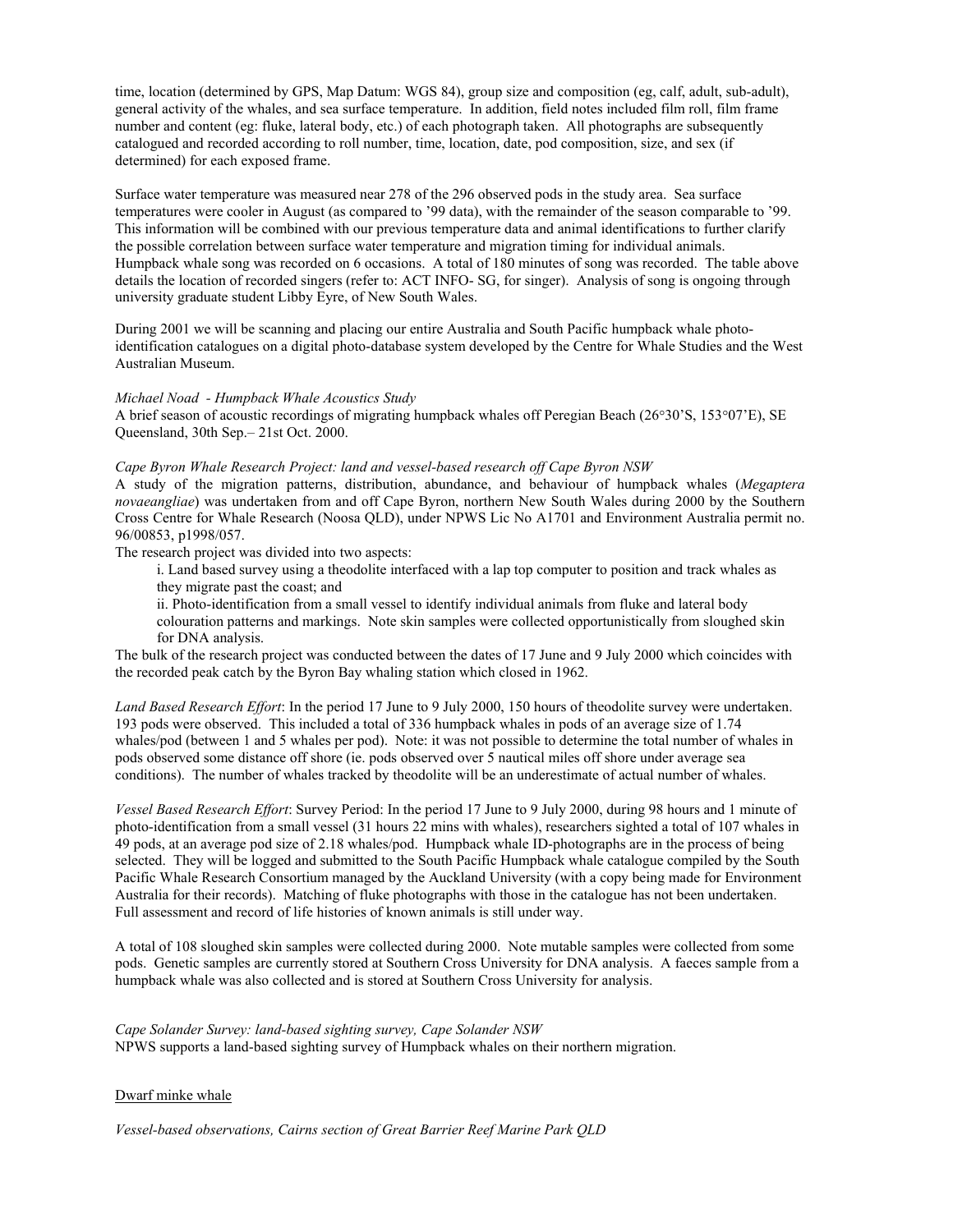Dr P.W. Arnold & Dr R.A. Birtles conducted observations were from *Undersea Explorer*, a 25m long commercial live-aboard dive vessel, during six weeks (June 11 - July 21, 2000). There were 41 primary encounters with about 200 dwarf minke whales; in one of these encounters an Antarctic minke whale was also seen. Surface and underwater observations were routinely made during the encounters, concentrating on recognition of individual whales and documentation of whale-swimmer interactions. In an abbreviated field season, Mr J. Gedamke (University of California, Santa Cruz) recorded about 18 hours for analysis of dwarf minke whale vocalisations during encounters on eight separate days.

Additional species observed were spinner dolphin and humpback whale.

### Blue whale

*Deakin University (Warrnambool VIC) / Australocetus Research: Aerial surveys*  Sixteen aerial surveys were conducted since 31 May 2000. This includes the 2000/2001 field season. On 12 flights, whales were sighted. A total of 133 whales were sighted in 82 sightings.

### *Western Australian Museum (Perth WA): Aerial surveys off Rottnest Island WA*

A series of monthly survey flights for blue whales was planned from January 1999, in an area *ca* 20nm west of Rottnest Island, Western Australia where up to five blue whales per day had been sighted on the Japan/IWC sightings cruise in December 1995. Contrary to expectations, only one blue whale was seen on the surveys (conducted under the field leadership of CLK Burton) between February 1999 and January 2000, though only 8 flights were completed through vagaries of weather, availability of aircraft and of observers. However, in February 2000 a total of 15 blue whales were recorded on two flights. With the small number of sightings, no conclusions on seasonal distribution or abundance of blue whales were possible. Continuation of the programme in 2000-2001 gave more positive results. On one flight in February 2001, 14 blue whales were seen, and during 30 days of boat-based operations in the same area, in January-March 2001, there were 75 blue whale sightings, including 5 calves, although some are likely to have been repeat sightings. The largest daily count from the boat was 12, including one calf. The boat-based operations (undertaken by C and M-N Jenner, Centre of Whale Research, WA) are designed to provide identification photographs of individuals, and skin samples for genetic studies. In January-March 2001 photographic identification of at least 23 animals was attempted, and 22 genetic samples (many of them sloughed skin) were obtained.

Parallel acoustic studies have been conducted in the area (by R McCauley, Centre for Marine Science and Technology, Curtin University, WA), mainly using automatic 'loggers' which record underwater sounds over a period, but also from hydrophones deployed opportunistically during the boat-based operations. Even in the absence of blue whale sightings, many records of sounds probably attributable to blue whales were obtained during February-April 2000, but possibly originating from animals outside visual range of the boat or aircraft. Boat-based opportunistic sound recording continued during 2001, with 76 records obtained from early January to mid-March.

The results so far suggest that the occurrence of blue whales in the area is most probably linked to the presence of their food (small planktonic shrimp-like crustaceans), itself dependent on oceanographic conditions, which in this area at least can be very variable. At the time of year of the major occurrence so far of blue whales in the area (midlate summer) most if not all the sightings are likely to have been pygmy blues. Funding for continued aerial surveys and limited boatwork (to include opportunistic acoustics), has been provided to March 2002.

### Bottlenose dolphin

*National Parks & Wildlife Service & Macquarie University (NSW): Cetaceans in and around Port Stephens NSW*  Continuation of 'Impacts of Vessels on Bottlenose Dolphins (NPWS Lic No A2607)', a research project initiated in 1999. The project is a collaborative effort between NPWS and Macquarie University. It involves collecting baseline scientific data on cetaceans in and around Port Stephens; assessing the impacts of both commercial and recreational vessels on cetaceans in and around Port Stephens; and photo-identification to identify individual animals using fluke and lateral body coloration and markings.

*Macquarie University: social structure and dynamics of bottlenose dolphins, Jervis Bay and Port Stephens – NSW*  A PhD student has been conducting this ongoing research project, under Lic no A2126, since 1997. The project involves investigating bottlenose dolphin group size, composition and stability in relation to behaviour, kinship and gender; assessing genetic relatedness within same-sex individuals and between sexes; investigating individual site fidelity and habitat use; and comparing the social behaviour of bottlenose dolphins between Jervis Bay and Port Stephens and identifying possible ecological and social factors explaining observed differences and similarities. In 118 sightings, 699 animals have been counted.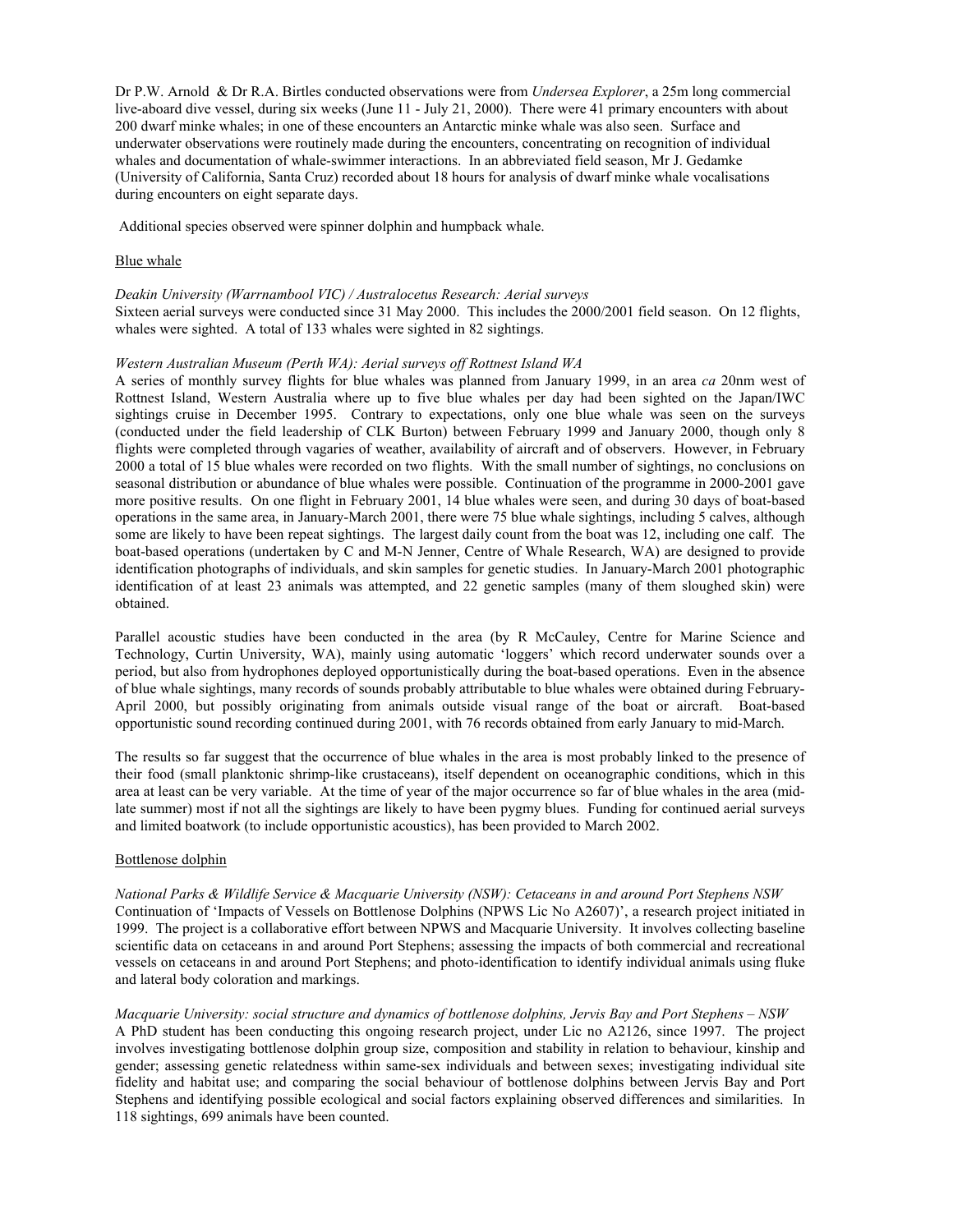### Southern Ocean Cetacean Environment Program - Marequus Pty Ltd

SOCEP participated in two Australian National Antarctic Research Expedition voyages Voyage 4 and Voyage 6 in the 1999/2000 Antarctic season which fell within the 2000 calendar year. A summary table of sightings is available from SOCEP.

### Reproduction in Marine Mammals – University of Sydney NSW

An ongoing research project under Lic No. B1691 has been underway since 1997. The project is being conducted by the University of Sydney and involves using post mortem blubber biopsies to develop a method to gauge the reproductive status of wild cetaceans with minimal intervention.

### **2.1.2 OPPORTUNISTIC, PLATFORMS OF OPPORTUNITY**

*Australian Fisheries Management Authority (AFMA) observers:*  The following figures represent opportunistic sightings made by AFMA fisheries observers, from commercial fishing vessels between 1 January 2000 and 31 December 2000.

| Species    | Date       | Location                              | Number         | Vessel  | Interaction with | Comments                                        |
|------------|------------|---------------------------------------|----------------|---------|------------------|-------------------------------------------------|
|            |            |                                       |                | type    | fishing gear     |                                                 |
| Orca whale | 20/09/2000 | $52^{\circ}$ S $74^{\circ}$ E         |                | Trawler | N <sub>0</sub>   | 3 adults, 1 calf                                |
| Orca whale | 27/09/2000 | $52^{\circ}$ S $74^{\circ}$ E         | 4              | Trawler | N <sub>0</sub>   | 2 adults, 2 calves                              |
| Orca whale | 6/10/2000  | $\overline{52^\circ S}$ 74 $^\circ$ E | 4              | Trawler | N <sub>0</sub>   | 3 adults, 1 calf                                |
| Sperm      | 13/09/2000 | $52^{\circ}$ S $74^{\circ}$ E         |                | Trawler | N <sub>0</sub>   | adult of about 15 meters                        |
| whale      |            |                                       |                |         |                  |                                                 |
| Orca whale | 19/10/2000 | $52^\circ$ S $74^\circ$ E             | >20            | Trawler | N <sub>0</sub>   | Too many to count.                              |
| Humpback   | 2/10/2000  | $33^\circ$ S $44^\circ$ E             | $\mathfrak{D}$ | Trawler | N <sub>0</sub>   | This was in international water prior to entry  |
| whale      |            |                                       |                |         |                  | to HIMI. Possibly 2 others 1 mile distant       |
| Unknown    | 13/10/2000 | 45°'S 42°E                            |                | Trawler | N <sub>0</sub>   | Sighted in international waters. Too distant to |
| whale      |            |                                       |                |         |                  | identify - only spout sighted                   |

AFMA fisheries observers were present on board:

- All commercial fishing trips to the Heard Island and McDonald Islands Fishery;
- All commercial fishing trips to the Macquarie Island Fishery;
- One fishing trip to the Antarctic sub-continent (CCAMLR Statistical Division 58.4.2), which included transiting CCAMLR Statistical Division 58.4.1;
- Some fishing voyages to the Indian Ocean high seas by Australian vessels;
- One trawl fishing operation on the South Tasman Rise, external to the Australian EEZ; and
- Vessels trawl fishing for blue grenadier off the west coast of Tasmania.

### *Royal Melbourne Institute of Technology (VIC): bottlenose dolphin research in Port Phillip Bay VIC*

Under research permit number 10000605, 10001150: Opportunistic collection of teeth and tissue samples from bottlenose dolphins which are found dead due to natural or accidental causes and collection of faecal plume samples in order to investigate geographic variation in inshore and offshore populations.

Under research permit number 10000699: Observations to determine the ecological parameters that affect the distribution, abundance and behaviour of the bottlenose dolphin in Port Phillip Bay and to assess the impact of "dolphin swim tours". This research includes documentation of sound production in the presence and absence of swim tours to determine whether an acoustic response is made in relation to swim tours.

### *Deakin University (VIC): observation of bottlenose dolphins VIC*

Under Research Permit number 10000710: Observation and photography of bottlenose dolphins to analyse the influence of environmental variables on the behaviour of bottlenose dolphins.

### *Dolphin Research Institute (VIC): observation of bottlenose dolphins in southern Port Phillip Bay VIC*

Under Research Permit numbers 10000681, 10000683, and 10001108**:** Observation and photography of Bottlenose Dolphins to obtain baseline data on movements, behaviour, population size (including determination of the resident population) in southern Port Phillip Bay and the collection of tissue specimens from cetaceans found dead from natural or accidental causes.

*Greenpeace International opportunistic sightings for cetaceans in the Indian Ocean Sanctuary*  12 April to 26 April 2000 cetacean sightings on board MV 'Arctic Sunrise' from Mauritius to Singapore. 10 species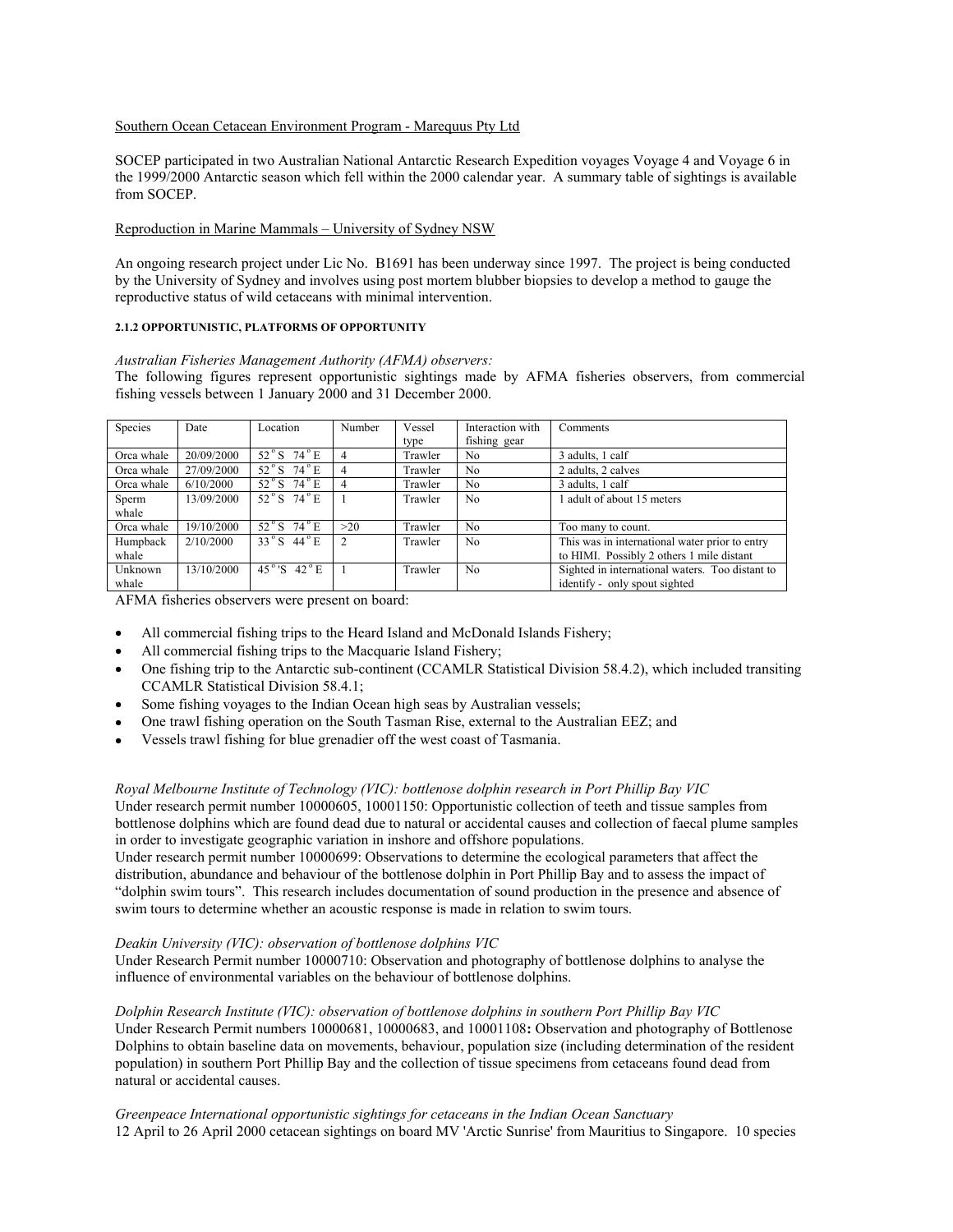seen. Details in: Observations of Cetaceans in the Indian Ocean Sanctuary, Mauritius to Singapore, April 2000. Paper SC/52/016 submitted to the Scientific Committee of the International Whaling Commission (unpublished).

### *Antarctic Wildlife Research Unit, University of Tasmania TAS*

Opportunistic sightings of killer whales are still being collated for the Southern Oceans Orca Database, particularly from waters around sub-Antarctic Macquarie Island. Specific sighting sheets were filled in by ANARE expeditioners and a number of hours of video footage of killer whale behaviour is also available. For the period January to December 2000, a total of 55 sightings were made with a peak in November. Another 5 sightings in the SOO Database include reports from commercial longline and reef fishers operating in Tasmanian and Victorian waters. Photos are also being collected of seals with killer whale or shark bites – a total of 10 were collected for the Year 2000.

Department of Primary Industries, Water and Environment reports the following opportunistic sightings of cetaceans from Tasmania during 2000.

| Common name             | Number of<br>sightings | Range   | Common name               | Number of<br>sightings | Range    |
|-------------------------|------------------------|---------|---------------------------|------------------------|----------|
| Humpback Whale          | 18                     | $1-16$  | Whale                     |                        |          |
| Southern Right Whale    | 24                     | 1-4     | Common Dolphin            |                        |          |
| Sperm Whale             |                        |         | <b>Bottlenose Dolphin</b> |                        | $6 - 15$ |
| Long-finned Pilot Whale |                        | $10-20$ | Dolphin                   |                        | $1 - 6$  |
| Killer Whale            |                        | 1-3     |                           |                        |          |

#### *2.2 Analyses/development of techniques*

### *Southern Cross Centre for Whale Research, Noosa – QLD*

Newcastle University in conjunction with the Cape Byron Whale Research Project is currently developing a GIS package to analyse movements of marine mammals. This package has been trialled on humpback whale movements and on dolphin and vessel movement. The following is an abstract of a paper which is currently being developed in relation to the GIS package.

#### *Temporal GIS for Marine Mammal Research. By Eric Kniest & David Paton*

Classic GIS systems are insufficient in dealing with temporal data, such as that collected when positioning whale or dolphin pods, which are constantly on the move. As part of the Cape Byron Whale Research Project a temporal GIS system called ŒCyclops GIS, is being developed to make better use of such data collected by theodolite tracking systems. This temporal GIS system can make the study of marine mammal behaviour, such as the interaction with other mammals or vessels, easier and much more efficient. For example the behaviour of a whale pod can be closely examined as a vessel approaches over a period of time. Changes in the pod's behaviour, speed and course can be monitored at timed intervals, along with the critical distance between subjects. This GIS system adds a valuable additional function to the theodolite tracking system ŒCyclops,. ŒCyclops GIS, also contains most of the main features of traditional GIS systems without the complex user interface and set-up procedures, since most data is directly imported from ŒCyclops. Both ŒCyclops, and ŒCyclops GIS, have been developed as part of a continuing marine mammal research program and are freely available for researchers.

### *Dr R.A. Birtles and Dr P.W. Arnold - Dwarf minke whales – QLD*

In a collaborative study with Birtles and Arnold, Mr Andrew Dunstan modified the techniques of Spitz, Herman & Pack (2000) to measure minke whales using underwater videogrammetry. Repeated measurements were taken on a minimum of 12 dwarf minke whales and one Antarctic minke whale. Variability was high in the initial recordings and the technique is being refined to give more consistent readings.

#### *The Oceania Research Project - Surveys in Hervey Bay – QLD*

Analysis of photography has been completed for 1996,1997 and 1998 and analysis for 1994/95/99/00 is in progress. Analysis includes identification of resights within and between season and review of pod composition. Development of a web based fluke catalogue is in process. A dataset for the period 1996/2001 is being prepared as a basis for mark/recapture estimates of abundance. The Oceania Research Project maintains records of photography between 1994 and 2000. In 2000, 805 whales were sighted and 3528 photographs obtained.

### *Greg Kaufmann - Humpback whale fluke photo-identification – QLD*

Due to calm sea conditions the filed effort was greater than the previous year. As a direct result a greater number of whales were observed 699 in 200 as compared to 432 in 1999. A greater number of mother and calf pairs were observed than in previous years, 144 calves in 2000 verse 56 in 1999.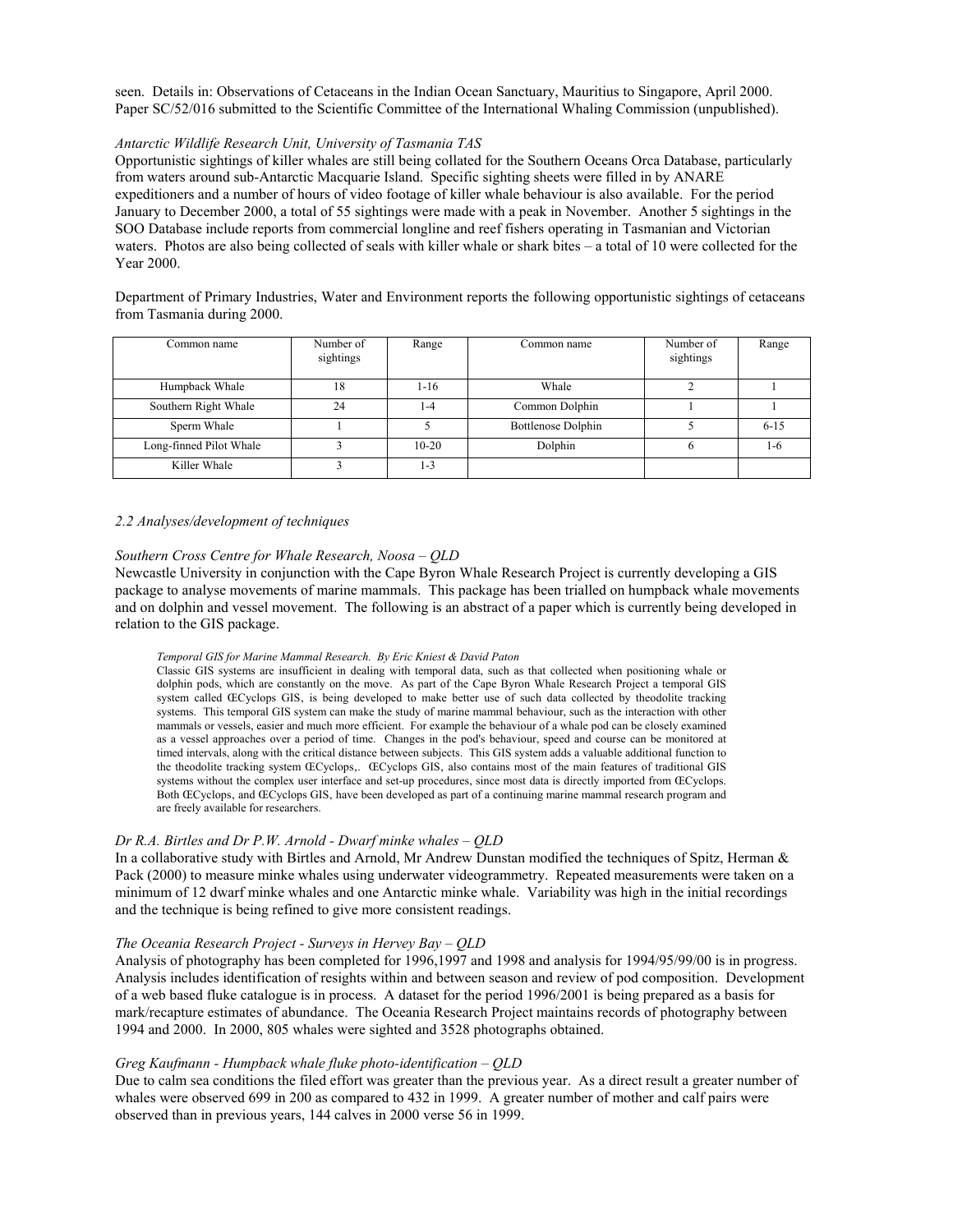Over 346 hours were spent on the water during 41 days of field effort. In the 159 hours spent observing whales (46.48% of field effort), with slightly over 17 animals observed each day. During the course of study, 296 pods were documented, consisting of (at least) 420 adults, 124 sub-adults, 144 calves and 11 whales of undetermined age/size class. The average pod size for this area was 2.36 whales.

A comparison between this and previous seasons field effort (1997-99) shows a general increase in the number of days and time spent in the field (30 days-1997, 31 days-1998, 35 days-1999, 41 days - 2000). In 2000 nearly 347 hours were spent searching for whales – a 70-hour increase over the effort spent in 1999. Results show that the number of whales observed varied during the four seasons, despite a steadily increasing field effort.

In Harvey Bay, between August and September 2000, researchers spent 346.87 hours on the water, 160.11 of which were with whales (46.16%). They sighted 699 whales in 296 pods. The ratio of the number of whales observed per number of hours spent on the water was 2.01. Surface water temperature data associated with age and class of whales observed continues to suggest a connection between sea surface temperature and the timing of migration for females. Females with newborn calves were observed in Hervey Bay almost three weeks earlier than in 1999 (20 August 2000 verse 06 September 1999).

### *Michael Noad - Humpback Whale Acoustics Study*

Continued analysis of visual and acoustic data collected in 1997 at Peregian Beach for PhD thesis. Development of technique and indices for stand-alone acoustic population estimates for humpback whales. This technique would be particularly useful where visual surveys are impractical or limited, eg. for stocks migrating across open ocean or stocks around island groups without high vantage points. Also conducting analysis of swimming speeds for singing and non-singing animals.

### *Macquarie University (NSW)*

Techniques for biopsy darting and analysis of genetic relatedness have been further developed by a PhD student (Luciana Moller). Moller completed her dissertation in May 2001.

Newcastle University in conjunction with the Cape Byron Whale Research Project is currently developing a GIS package to analyse movements of marine mammals.

### *Dolphin Research Institute (VIC)*

Out of 26 boat surveys conducted, Bottlenose dolphins were sighted on 21 days with multiple sightings being made on four days.

### **3. Marking data**

#### *3.1 Field work*  **3.1.1 NATURAL MARKING DATA**

|                         | 3.1.1 IVA I UKAL MAKKING DATA              |                                     |                                             |                     |                          |                                             |
|-------------------------|--------------------------------------------|-------------------------------------|---------------------------------------------|---------------------|--------------------------|---------------------------------------------|
| Species                 | Feature                                    | Area/Stock                          | Calendar<br>year/season/no.<br>photographed | Catalogued<br>(Y/N) | Catalogue total          | Contact person / institute                  |
| Humpback<br>whale       | Fluke                                      | Hervey Bay<br>Group V               | 2000/winter/805                             | in<br>development   | 3528                     | The Oceania Project                         |
| Humpback<br>whale       | Left $&$ right<br>dorsal                   | Hervey Bay<br>Group V               | 2000/winter/805                             | in<br>development   | 3528                     | The Oceania Project                         |
| Humpback<br>whale       | Left $&$ right<br>lateral body<br>markings | Hervey Bay<br>Group V               | 2000/winter/805                             | in.<br>development  | 3528                     | The Oceania Project                         |
| Humpback<br>whale       | Fluke                                      | Hervey Bay                          | 293                                         | Y                   | 2100<br>(Group V)        | Pacific Whale<br>Foundation                 |
| Humpback<br>whale       | Left $&$ right<br>dorsal                   | Hervey Bay                          | 118                                         | Y                   | 2100<br>(Group V)        | Pacific Whale<br>Foundation                 |
| Humpback<br>whale       | Left $&$ right<br>lateral body<br>markings | Hervey Bay                          | 118                                         | $\overline{Y}$      | 2100<br>(Group V)        | Pacific Whale<br>Foundation                 |
| Humpback<br>whale       | Fluke                                      | 5                                   | 2000                                        | $\overline{a}$      | $\overline{\phantom{a}}$ | Paton, SCCWR (data<br>still being analysed) |
| Southern right<br>whale | Head callosities                           | Southern<br>Australian<br>coastline | 81 (probable)<br>minimum)                   | N                   | ca600                    | Bannister, WA Museum                        |
| Blue whale              | Flank pigment                              | Bonney<br>upwelling                 | $\mathfrak{2}$                              | Y                   | 15                       | Peter Gill, Australocetus                   |
| Blue whale              | Lateral body                               | Off C Rottnest<br>I, WA             | $23$ (to be<br>confirmed)                   | N                   | $\overline{a}$           | Bannister, WA Museum                        |
| Dwarf minke<br>whale    |                                            |                                     |                                             |                     |                          |                                             |
| Killer whale            | Left and right                             | Macquarie                           | $\overline{2}$                              | N                   | 13                       | Morrice, Southern                           |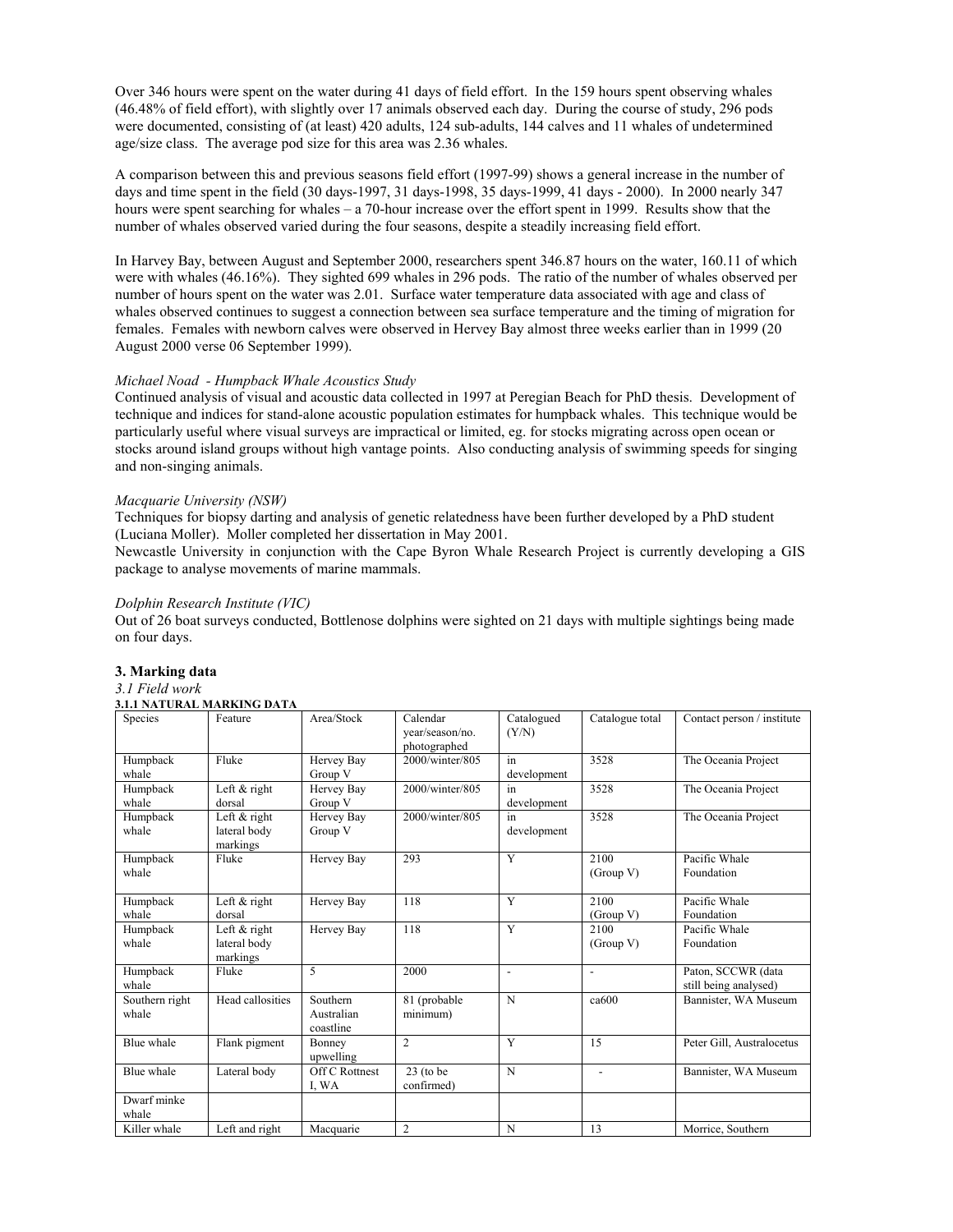|                       | dorsal, and<br>lateral markings | Island, Southern<br>Ocean    |                                                 |              |     | Oceans Orca Database                      |
|-----------------------|---------------------------------|------------------------------|-------------------------------------------------|--------------|-----|-------------------------------------------|
| Bottlenose<br>dolphin | Dorsal fin                      | Port Stephens/<br>Jervis Bay | 2000 / 122                                      | $\mathbf{v}$ |     | Moller/Allen, GSE<br>Macquarie University |
| Bottlenose<br>dolphin | Dorsal Fin                      | Port Phillip Bay             | 2000/1000<br>photographs from<br>54 individuals | $\mathbf{v}$ | 712 | Dolphin Research<br>Institute             |

### *Dr R.A. Birtles and Dr P.W. Arnold - Dwarf minke whales*

During the 2000 field season, recognition of individual whales based on scar and colour pattern variations was a priority. Underwater observations totalled approximately 90 hours; 15 hours of digital videotape and over 2000 underwater photographs were taken for analysis.

### **3.1.2. ARTIFICIAL MARKING DATA**

1999 data not included in earlier reports (South Australian Museum):

Three live bottlenose dolphins stranded in April 1999. All 3 animals were tagged at the base of the dorsal fin. One of these animals died, the other two were refloated. One of these animals was found dead one week later, the third animal has not been resighted.

### **3.1.3 TELEMETRY DATA**

Nothing to submit.

### *3.2 Analyses/development of techniques*

### Dr R.A. Birtles and Dr P.W. Arnold - Dwarf minke whales

Analysis of the data is still in progress. To date, about 100 individual dwarf minke whales were recognised during the 2000 field season. Three dwarf minke whales first identified in 1999 were re-sighted in the 2000 season. There were within-season re-sightings of about 20 individual dwarf minke whales during the six week season. Maximum time between sightings was 19 days and maximum distance between sightings was 60 km.

### *Greg Kaufmann - Humpback whale fluke photo-identification*

From the 8,964 images, all the individual whales identified by fluke and lateral body markings have been catalogued and the associated field data stored in a Microsoft Excel "Boat Log" file. Each identified whale was then assigned to a temporary catalogue, and all images within that catalogue were checked for within-season resightings. At the end of within-season analysis, the best image of each whale was selected and assigned a temporary unique code for that year. This process created a Season ID Catalogue that contains images of all the individual whales identified within the 2000 season.

The resight analysis of the 2000 data resulted in 411individual whales being identified by fluke and lateral body pigmentations and distinguishing marks. This includes 293 whales being identified by their fluke pattern alone and 118 animals identified by their lateral body pigmentation. Identifying photographs were obtained of 53 mother/calf pairs. Using a photographic match of fluke and lateral body pigmentation to genital slit, 25 individual whales were photographically sexed. Of the 25 total sex identifications, seven were calves (three females, four males). Of the remaining 18 individuals, 10 were determined to be male and 15 to be female.

During the study, 103 whales identified in Hervey Bay were observed on more than one occasion. These multiple sightings ranged from whales being observed in more than one pod during the same day (53 whales or 51% of the 411 identified whales) to whales that were observed across many days (50 whales or 49% of the identified whales). The resight time spans ranged from 1 to 14 days. The average resight span for all the resighted whales was 3.3 days  $(+/- 1.1$  SD). By deleting the whales resighted the same day, the corrected average resight span is 6.7 days  $(+/-$ 1.2SD.

Analysis of the data will continue by comparing the identified whales from 2000 to our Australian fluke ID catalogue that contains over 2100 individual animals identified along the east coast of Australia.

### **4. Tissue/biological samples collected**

### *4.1 Biopsy samples*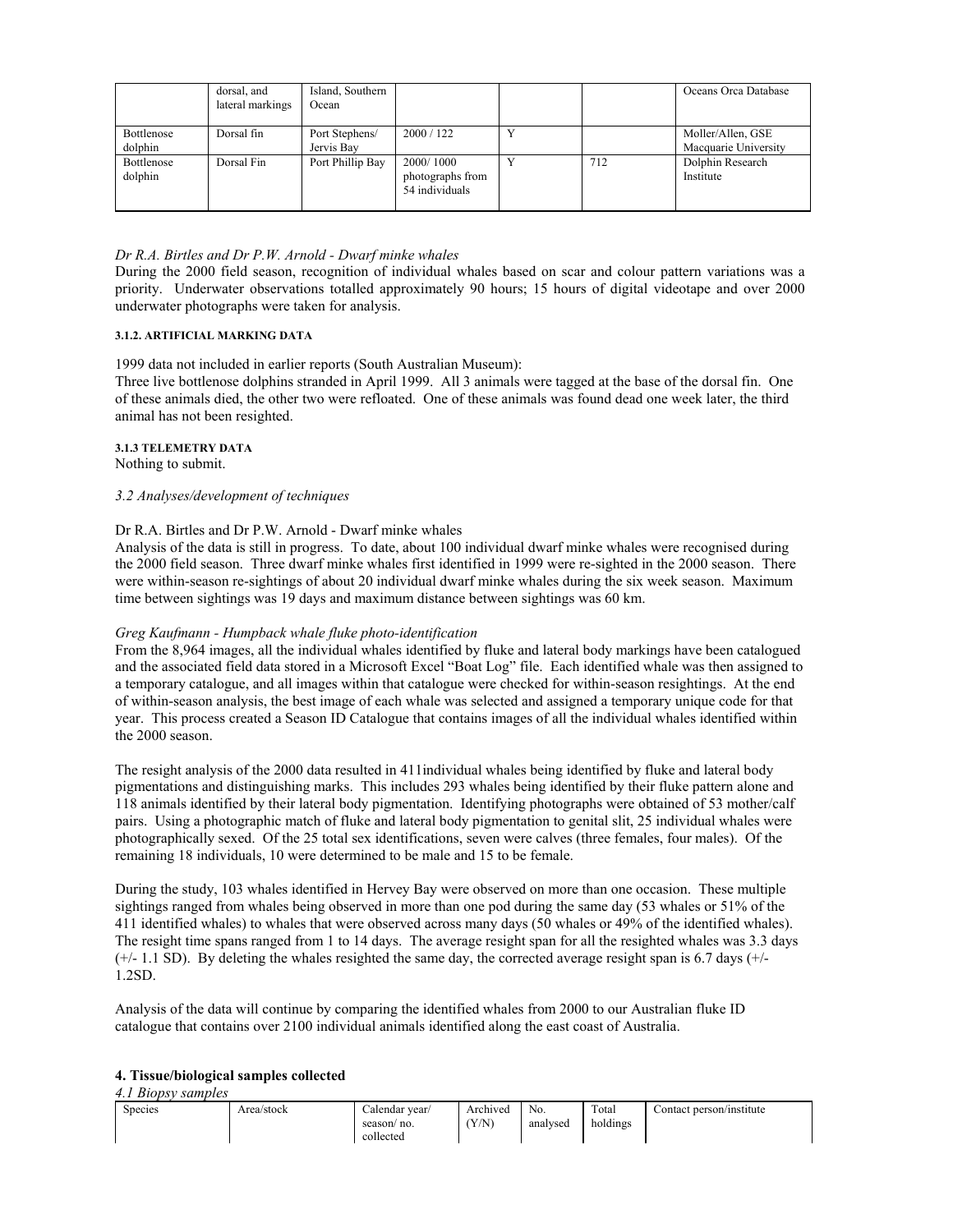| Humpback whale     | Hervey Bay/Group V<br>(East Australian Coast) | 2000/140 | Y |          | Slough<br>Skin                 | The Oceania Research Project<br><b>OLD</b> |
|--------------------|-----------------------------------------------|----------|---|----------|--------------------------------|--------------------------------------------|
| Humpback whale     | Area V                                        | 108      | Y | 12       | Need to<br>confirm<br>with SCU | Southern Cross University<br><b>OLD</b>    |
| Dwarf minke whales | Northern Great Barrier<br>Reef                | 2000/36  | N |          | slough<br>skin                 | Dr. R.A. Birtles and Dr. P.W.<br>Arnold    |
| Blue whale         | Off Western Australia                         | 28       | N | $\theta$ | 37                             | Bannister, WA Museum                       |
| Bottlenose dolphin | Port Stephens/ Jervis<br>Bay                  | 2000     | Y |          |                                | Moller, GSE Macquarie<br>University        |
| Common dolphins    | South East Oueensland                         | 2000/4   | Y |          | Skin                           | Blanchard, Sea World QLD                   |
| Bryde's whale      | Merimbula, NSW                                |          | Y |          |                                | <b>Australian Museum</b>                   |

Other Samples – eg. slough skin / skin scrape Nothing to submit.

*4.2 Samples from directed catches or bycatches* 

| Samples from bycatch |  |  |  |  |
|----------------------|--|--|--|--|
|----------------------|--|--|--|--|

| Species                        | Area /stock                          | Calendar year/<br>season total | Archived<br>(Y/N) | Tissue type $(s)^*$                                                                                               | Contact<br>person/institute |
|--------------------------------|--------------------------------------|--------------------------------|-------------------|-------------------------------------------------------------------------------------------------------------------|-----------------------------|
| Short-beaked<br>common dolphin | SA coastline                         | 2000/7                         | Y                 | Genetic tissues, reproductives, stomach and<br>intestines, liver, kidney, muscle, blubber<br>(toxic contaminants) | C. Kemper / SA<br>Museum    |
| Bottlenose dolphin             | SA coastline                         | 2000/2                         | Y                 | Genetic tissues, reproductives, stomach and<br>intestines, liver, kidney, muscle, blubber<br>(toxic contaminants) | C. Kemper / SA<br>Museum    |
| previous years:                |                                      |                                |                   |                                                                                                                   |                             |
| Short-beaked<br>common dolphin | SA coastline                         | 1999/8                         | Y                 | Genetic tissues, reproductives, stomach and<br>intestines, liver, kidney, muscle, blubber<br>(toxic contaminants) | C. Kemper / SA<br>Museum    |
| Bottlenose dolphin             | SA coastline                         | 1999/4                         | Y                 | Genetic tissues, reproductives, stomach and<br>intestines, liver, kidney, muscle, blubber<br>(toxic contaminants) | C. Kemper / SA<br>Museum    |
| Short-beaked<br>common dolphin | SA coastline                         | 1998/5                         | Y                 | Liver, kidney, muscle, blubber, skin, blood,<br>reproductive organs and stomach and<br>intestines                 | C. Kemper / SA<br>Museum    |
| Bottlenose dolphin             | SA coastline                         | 1998/7                         | Y                 | Liver, kidney, muscle, blubber, skin, blood,<br>reproductive organs and stomach and<br>intestines                 | C. Kemper / SA<br>Museum    |
| Minke whale                    | Balaenoptera<br><i>acutorostrata</i> | 1998/1                         | Y                 | Liver, kidney, muscle, blubber, skin, blood,<br>reproductive organs and stomach and<br>intestines                 | C. Kemper / SA<br>Museum    |

\*eg. liver, skin, blubber etc.

\*\* South Australian Museum data – not included in earlier reports – includes possible/probable entanglement (eg. animals with net marks/injuries and/or that have had flippers or flukes removed, and full stomachs and sometimes food in the oesophagus, suggesting a sudden death); entangled in tuna farm anti-predator net; entanglement in other types of net or line; accidental or intentional injury by humans.

| Species                        | Area/stock   | Calendar<br>year/season<br>total | Archived<br>(Y/N) | Tissue type( $s$ )*                                                                                               | Contact<br>person/institute |
|--------------------------------|--------------|----------------------------------|-------------------|-------------------------------------------------------------------------------------------------------------------|-----------------------------|
| South Australia                |              |                                  |                   |                                                                                                                   |                             |
| Short-beaked<br>common dolphin | SA coastline | 2000/22                          | v                 | Genetic tissues, reproductives, stomach<br>and intestines, liver, kidney, muscle,<br>blubber (toxic contaminants) | C. Kemper / SA<br>Museum    |
| Bottlenose dolphin             | SA coastline | 2000/5                           | $\bf{V}$          | Genetic tissues, reproductives, stomach<br>and intestines, liver, kidney, muscle,<br>blubber (toxic contaminants) | C. Kemper / SA<br>Museum    |
| Dolphin                        | SA coastline | 2000/1                           |                   | none                                                                                                              | C. Kemper / SA              |

### *4.3 Samples from stranded animals*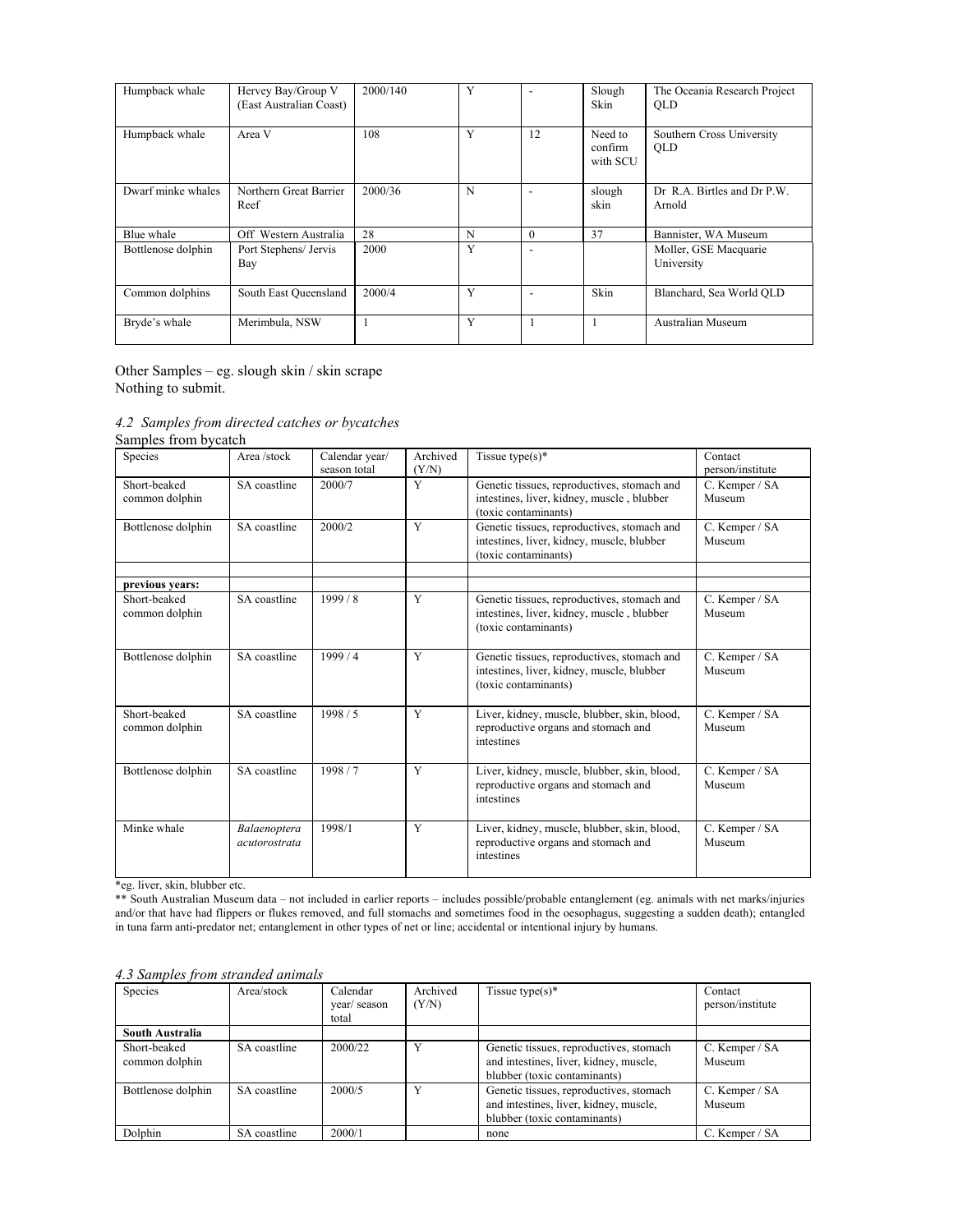|                                  |                           |                        |                            |                                                                                                                   | Museum                        |
|----------------------------------|---------------------------|------------------------|----------------------------|-------------------------------------------------------------------------------------------------------------------|-------------------------------|
| False killer whale               | SA coastline              | 2000/1                 | Y                          | Genetic tissues, reproductives, stomach<br>and intestines, liver, kidney, muscle,                                 | C. Kemper / SA<br>Museum      |
|                                  |                           |                        |                            | blubber (toxic contaminants)                                                                                      |                               |
| Bryde's whale                    | SA coastline              | 2000/1                 | Y                          | Genetic tissues, reproductives, stomach<br>and intestines, muscle, (toxic<br>contaminants)                        | C. Kemper / SA<br>Museum      |
| Humpback whale                   | SA coastline              | 2000/1                 | Y                          | Genetic tissues, reproductives, liver,<br>kidney, muscle, blubber (toxic<br>contaminants)                         | C. Kemper / SA<br>Museum      |
| previous years:                  |                           |                        |                            |                                                                                                                   |                               |
| Short-beaked<br>common dolphin   | SA coastline              | 1999 / 24              | Y                          | Genetic tissues, reproductives, stomach<br>and intestines, liver, kidney, muscle,<br>blubber (toxic contaminants) | C. Kemper / SA<br>Museum      |
| Bottlenose dolphin               | SA coastline              | 1999/19                | Y                          | Genetic tissues, reproductives, stomach<br>and intestines, liver, kidney, muscle,<br>blubber (toxic contaminants) | C. Kemper / SA<br>Museum      |
| Sperm whale                      | SA coastline              | 1999/1                 | Y                          | None                                                                                                              | C. Kemper / SA<br>Museum      |
| Killer whale                     | SA coastline              | 1999 / 2               | Y                          | Genetic tissues, reproductives, stomach<br>and intestines, liver, kidney, muscle,<br>blubber (toxic contaminants) | C. Kemper / SA<br>Museum      |
| Dwarf sperm whale                | SA coastline              | $1999/1$ (+<br>foetus) | Y                          | Genetic tissues, reproductives, stomach<br>and intestines, liver, kidney, muscle,<br>blubber (toxic contaminants) | C. Kemper / SA<br>Museum      |
| Fin whale                        | SA coastline              | 1999 / 1               | Y                          | Genetic tissues, reproductives, liver,<br>kidney, muscle, blubber (toxic<br>contaminants)                         | C. Kemper / SA<br>Museum      |
| Dolphin                          | SA coastline              | 1999/2                 | Y                          | None                                                                                                              | C. Kemper / SA<br>Museum      |
| Oueensland                       |                           |                        |                            |                                                                                                                   |                               |
| Bryde's whale                    | Cairns                    | 2000/1                 | Y/W1230                    | AN, AS, AA, AT                                                                                                    | Jenny Haines /<br><b>QPWS</b> |
| Common dolphin                   | Gold Coast                | 2000/1                 | Y/W1195                    | AN                                                                                                                | Haines / QPWS                 |
| Dolphin                          | Cairns                    | 2000/1                 | Y/W1144                    | AN, AT                                                                                                            | Haines / QPWS                 |
| Pygmy sperm whale                | Mossman-<br>Lizard Island | 2000/1                 | Y/W1272                    | AN                                                                                                                | Haines / QPWS                 |
| Irrawaddy dolphin                | Townsville                | 2000/1                 | Y/W1208                    | AN                                                                                                                | Haines / QPWS                 |
| Irrawaddy dolphin                | Cairns                    | 2000/1                 | Y/W1241                    | AN                                                                                                                | Haines / QPWS                 |
| Indo-Pacific<br>humpback dolphin | Townsville                | 2000/1                 | Y/W1136                    | AN, AS, AT                                                                                                        | Haines / QPWS                 |
| Indo-Pacific<br>humpback dolphin | Townsville                | 2000/1                 | Y/W1150                    | AN                                                                                                                | Haines / QPWS                 |
| Indo-Pacific<br>humpback dolphin | Townsville                | 2000/1                 | Y/W1215                    | AN                                                                                                                | Haines / QPWS                 |
| Indo-Pacific<br>humpback dolphin | Townsville                | 2000/1                 | Y/W1251                    | AN                                                                                                                | Haines / OPWS                 |
| Indo-Pacific<br>humpback dolphin | Townsville                | 2000/1                 | Y/W1163                    | AN                                                                                                                | Haines / QPWS                 |
| Indo-Pacific<br>humpback dolphin | Stradbroke<br>Island      | 2000/1                 | Y/W1169                    | AN                                                                                                                | Haines / QPWS                 |
| Bottlenose dolphin               | Gold Coast                | 2000/1                 | Y/W1157                    | AN                                                                                                                | Haines / QPWS                 |
| Bottlenose dolphin               | Fraser Island             | 2000/1                 | Y/W1207                    | AN                                                                                                                | Haines / OPWS                 |
| Bottlenose dolphin               | Moreton Island            | 2000/1                 | Y/W1271                    | AN                                                                                                                | Haines / OPWS                 |
| Bottlenose dolphin               | Moreton Island            | 2000/1                 | Y/W1180                    | AN, AP                                                                                                            | Haines / QPWS                 |
| Bottlenose dolphin               | Yeepoon                   | 2000/1                 | Y/W1266                    | AN                                                                                                                | Haines / QPWS                 |
| Short-finned pilot<br>whale      | Iluka, NSW                | 2000/1                 | $\mathbf{Y}/\,\mathbf{SW}$ | skin, liver blubber, kidney, muscle                                                                               | Sea World                     |

 $AS = S$ keletal material  $AA = Anthropogenic$  items in the gut  $AT = T$  issues - general for histology  $AP = \text{Parasites}$ AN = Necropsy is performed whenever it is considered possible to establish the cause of death. Samples are taken for pathological and histological tests from major organs such as liver, kidney, skin, blubber and intestine.

\* Skeletal material (skull and/or postcranial) was collected from all specimens lodged with SA Museum.

| Species                | Area/stock                              | Calendar<br>year/season<br>total | Archived<br>(Y/N) | Tissue type $(s)^*$ | Contact person/institute             |
|------------------------|-----------------------------------------|----------------------------------|-------------------|---------------------|--------------------------------------|
| <b>New South Wales</b> |                                         |                                  |                   |                     |                                      |
| Melon-headed<br>whale  | Minni to<br>Sandon Beach,<br><b>NSW</b> |                                  | $\mathbf{v}$      | Muscle, Skin        | Denis O'Meally, Australian<br>Museum |
| Minke whale            | <b>Eden District</b>                    |                                  | $\mathbf{v}$      | Muscle              | O'Meally, Australian Museum          |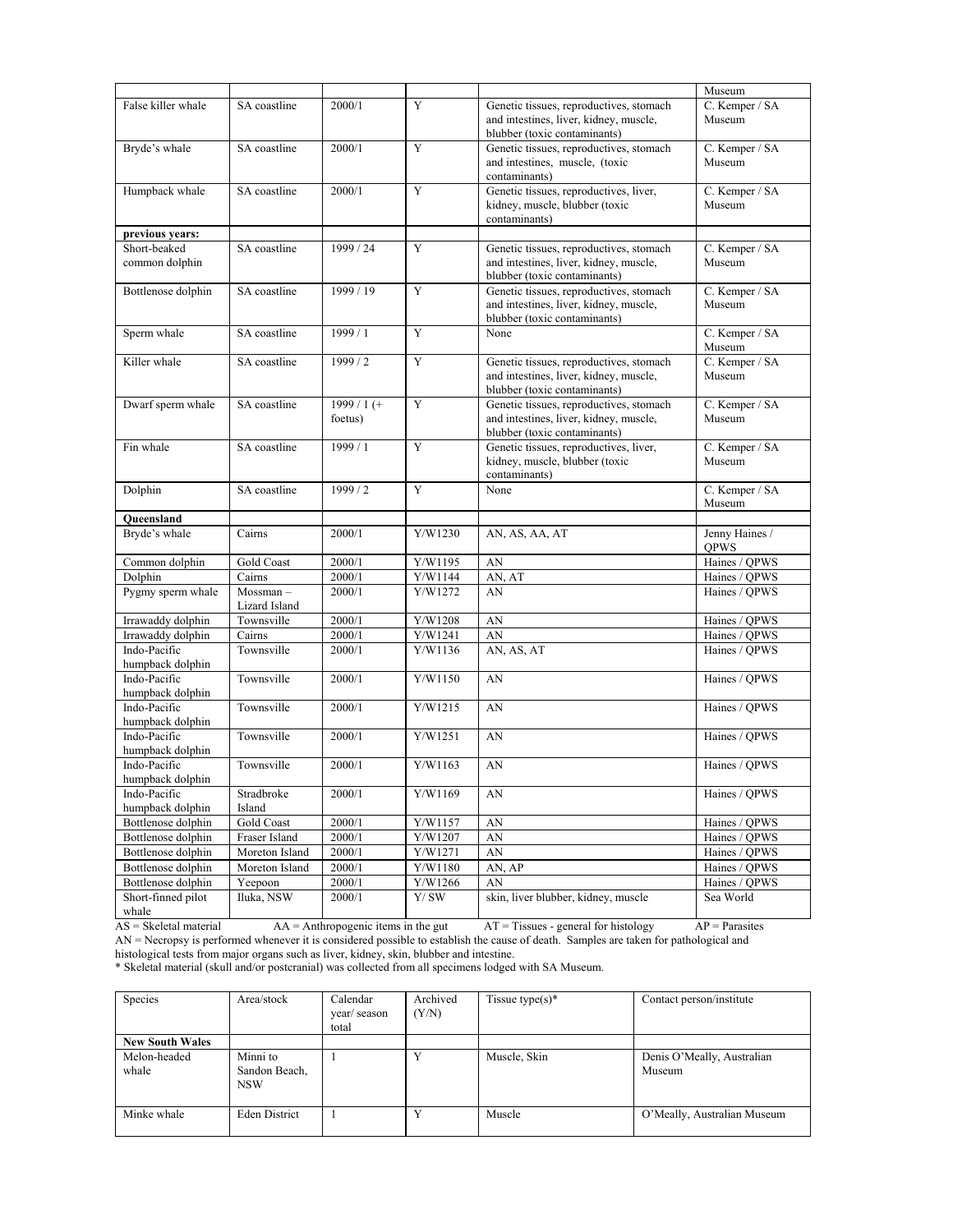| Humpback whale     | Shelley Beach,<br><b>NSW</b> |              | Skin                              | O'Meally, Australian Museum |
|--------------------|------------------------------|--------------|-----------------------------------|-----------------------------|
| Bottlenose dolphin | Stanwell Park.<br><b>NSW</b> | $\mathbf{v}$ | Skin                              | O'Meally, Australian Museum |
| Pygmy sperm whale  | Hawkesbury<br>Rv. NSW        | $\mathbf{v}$ | Liver, Kidney, Skin,<br>Umbilicus | O'Meally, Australian Museum |

\* Skeletal material (skull and/or postcranial) was collected from all specimens lodged with SA Museum in 1998/99 (not included in earlier reports).

### *4.3 Analyses/development of techniques*

### *The Oceania Research Project - Surveys in Hervey Bay*

The Oceania Project has entered into collaboration with Professor Peter Baverstock of Southern Cross University. The research aim of the collaboration is to establish a database integrating photo ID and genetic data as a basis for future research projects, particularly to track movements of individual humpbacks and to assess the degree of mixing between populations in the South Pacific.

The tissue samples obtained by The Oceania Project are being analysed by The Centre for Animal Conservation Genetics using the standardised set of microsatellite loci listed by ANZECC (Corkeron 1999). The genotypes of each individual will be cross-matched to The Oceania Project's existing Photo ID database allowing future studies the flexibility of both genetic and photographic approaches to tracking the movement of individuals.

### *Southern Cross Centre for Whale Research, Noosa QLD*

In association with the SCCWR, Southern Cross University has established a specialist cetacean genetics laboratory, which is operating in close cooperation with the Auckland University Genetic Laboratory, coordinated by Dr Scott Baker. This specialist laboratory is currently analysing Humpback whale DNA samples for a population estimate of the Area V population. This is the only laboratory of its type in Australia, currently using an agreed standard protocol for analysis so results can be compared with other research on whale populations throughout the world.

The Evolutionary Biology Unit received tissue samples of two animals from the NSW NPWS, Eden District, on 11 Jan 2001. One animal was identified by NPWS as a baleen whale, possibly a minke, *Balaenoptera acutorostrata*. The other was skin tissue obtained from the bottom of a recreational boat and was believed to be that of a whale or a shark. A 310 base pair (bp) region of the mitochondrial Cytochrome *b* gene was sequenced and compared to similar sequences lodged in publicly available international nucleotide databases. This analysis confirmed that the samples were that of a minke whale, and Bryde's or tropical whale, *Balaenoptera edeni*, respectively.

See Evans 2001. Cetacean strandings in the Southern Ocean Sanctuary. Report to Environment Australia, submitted June 2001. Abstract:

No stranding events were reported to the University of Tasmania during the period 1 June 2000 to 30 May 2001. Further studies into the age structure and pollutants burdens of animals involved in the three sperm whale (*Physeter macrocephalus*) mass strandings of 1998 were conducted. Age structure studies also involved investigations into minimising variation in age estimation both during preparation of tooth sections and the reading of these sections. Ages of animals ranged from 0.75 growth layer groups (GLGs) to 64 GLGs. The age structures of the three stranding groups were not significantly different, however the age structure of males and females were different. Greater precision of age estimates was obtained through variations in preparation techniques to those published in the past: etching involved higher concentrations of acid and shorter etching periods. Reading methods involving digital imaging of tooth sections also increased precision in final age estimates. Cross reading experiments suggest a need for further investigation into variation in age estimates between readers. Blubber samples were analysed for the pollutants p, p' DDT, p, p' DDE, p, p' DDD, ΣDDT, αBHC, βBHC, γBHC (lindane) δBHC and the 7 PCB congeners 28, 52, 101, 118, 138, 153 and 180. Maximum concentrations of the pollutants lindane ΣBHC, p, p' DDT, p, p' DDD, ΣDDT and ΣPCB were highest in females, while males contained higher concentrations of p, p' DDE. However, concentrations of pollutants between males and females were not significantly different except in the case of the PCB congener 52. Between the three stranding groups this was the only compound found to be statistically different. Different pollutants were found to have varying associations with age, total length, blubber thickness and fat content, suggesting differing intake, metabolism, deposition and excretion of pollutants between sexes. Different pollutants were also found to have varying associations with lipids throughout the blubber layer. Concentrations of the DDTs were consistently higher in the lowest blubber strata while PCB concentrations were higher in the uppermost blubber strata. Concentrations are generally lower than those in this species in the Northern Hemisphere, but were comparable or exceeded those in the Northern Hemisphere in a number of cases. Concentrations appear to have increased in this species in the Southern Hemisphere over the past decade but definite conclusions are hindered by a lack of comparable data. Associated projects conducted by the Southwest Fisheries Science Centre, La Jolla, USA, the Peruvian Centre for Cetacean Research, Lima, Peru, the University of Auckland, Auckland, New Zealand and the Antarctic Wildlife Research Unit, Hobart, Australia are detailed.

### **5. Pollution studies**

*The Oceania Research Project - Surveys in Hervey Bay QLD*  During the 2000 humpback season The Oceania Project undertook Chlorophyll A sampling for a long term water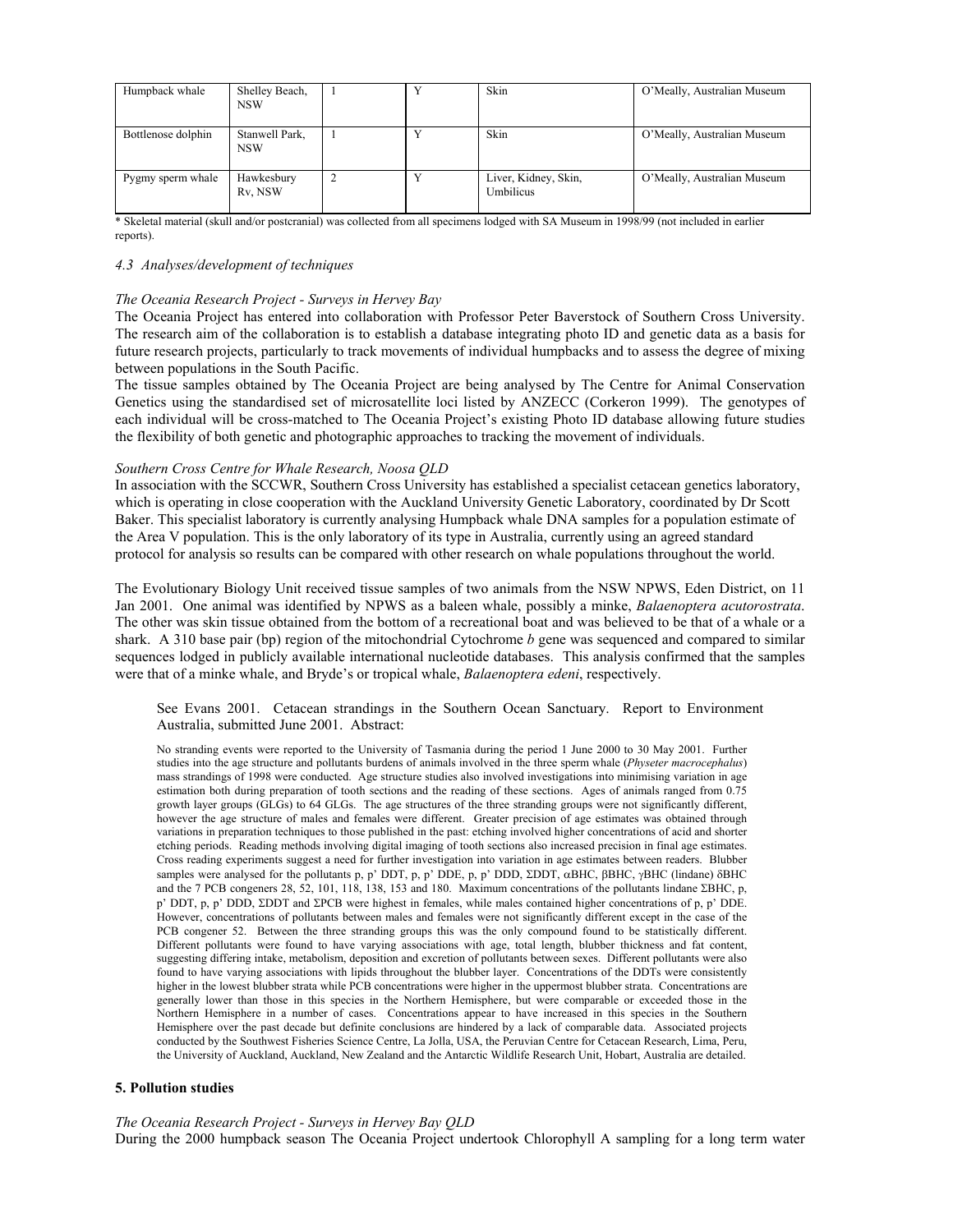quality monitoring program, in the Whale Management and Monitoring Area of the Hervey Bay Marine Park, being conducted in conjunction with the Environment Division of the Queensland Environment Protection Agency. Weekly triplicate samples were obtained from 6 structured geographical areas within Hervey Bay during the period August 6th to October 13th 2000.

Sampling for the program commenced in 1993 and outcomes of the first five years - 1993/1997 - is provided in: "Queensland Department of Environment & Heritage, Environmental Technical Report No 23: Hervey Bay Report - Chlorophyll-a Sampling by The Oceania Project, Andrew Moss and Julie Kocovski, ISSN 1037-4671 RE271, July 1998".

### *Kirsten Dobbs – Great Barrier Reef Marine Park Authority QLD*

The pollutant loading of marine mammals is being investigated. This investigation screens for pollutants including heavy metals, organochlorines, hcb, lindane, heptachlor, aldrin, DDT and metabolites, PCBs, chlordane, dioxins.

### *South Australian Museum*

The Museum routinely collects samples from almost all stranded or entangled animals. During 2000 the tissues from 25 Short-beaked common dolphins, 6 South Australian bottlenose dolphins 1 False killer whale, 1 Bryde's whale, (muscle only), 1 humpback whale, were collected. These samples have not yet been analysed. Greenpeace had the blubber samples of 4 bottlenose dolphins collected in South Australia analyses for dioxins. Their results were made public in a media release on the subject during early 2001. [During 1999 the tissues of 15 South Australian bottlenose dolphins were analysed for PCBs, mercury and cadmium by the EPA of the South Australian Government (Environment Protection Agency 2000). Mercury levels were extremely high (up to 1570 mg/kg wet weight) in some animals. PCB (Arochlor 1260) was found to be moderately high (up to 19.5 mg/kg wet weight) in some animals.]

### **6. Statistics for large cetaceans**

*6.1 Direct catches (commercial, aboriginal and scientific permits) for the calendar year 2000*  Not applicable for Australia.

### *6.2 Other non-natural mortality for the calendar year 2000*

### *Australian Fisheries Management Authority logbooks*

During the calender year 2000, seven AFMA logbooks provided for the reporting of cetaceans. (This has increased to ten logbooks in the calender year 2001.) This table presents a summary of incidental mortalities/interactions reported in AFMA logbooks for the calendar year 2000.

| <b>Species</b> | Fishing gear used | Date       | Location                        | Number | <b>Status</b>      |
|----------------|-------------------|------------|---------------------------------|--------|--------------------|
| Orca whale     | Longline          | 24/01/2000 | $27^{\circ}S$ 158 $^{\circ}E$   |        | Alive and vigorous |
| Brown whale    | Longline          | 7/12/2000  | $30^{\circ}$ S 161 $^{\circ}$ E |        | Alive and vigorous |
| Pilot whale    | Longline          | 5/12/2000  | $29^{\circ}S$ 114 $^{\circ}E$   |        | Unknown            |
| Other whale    | Longline          | 28/01/2000 | $32^{\circ}$ S 113 $^{\circ}$ E |        | Alive and vigorous |
| Other whale    | Longline          | 7/12/2000  | $30^{\circ}$ S 161 $^{\circ}$ E |        | Alive and vigorous |
| Dolphin        | Gillnet           | 11/06/2000 | $35^{\circ}$ S 138 $^{\circ}$ E |        | Dead               |
| Dolphin        | Gillnet           | 18/06/2000 | $36^{\circ}S$ 139 $^{\circ}E$   |        | Dead               |
| Dolphin        | Gillnet           | 12/10/2000 | $40^{\circ}$ S 144 $^{\circ}$ E |        | Dead               |

New South Wales: 3 Humpback whales entangled in nets, all released.

| Species            | Area/stock                 | Males | Females | Total | $\angle$ ause | Methodology |
|--------------------|----------------------------|-------|---------|-------|---------------|-------------|
| False Killer Whale | Southeaster<br>n Australia |       |         |       | Incidental    | Shark net   |
| Whale (unid)       | Southeaster<br>n Australia |       |         |       | Incidental    | Shark net   |

*Queensland Marine Wildlife Stranding and Mortality Database (Haines)* 

| <b>Species</b> | Area/Stock | <b>Males</b> | <b>Females</b> Total | <b>Cause</b>   | Methodology    |
|----------------|------------|--------------|----------------------|----------------|----------------|
| Bryde's whale  | airns -    |              |                      | Plastic in gut | <b>Autopsy</b> |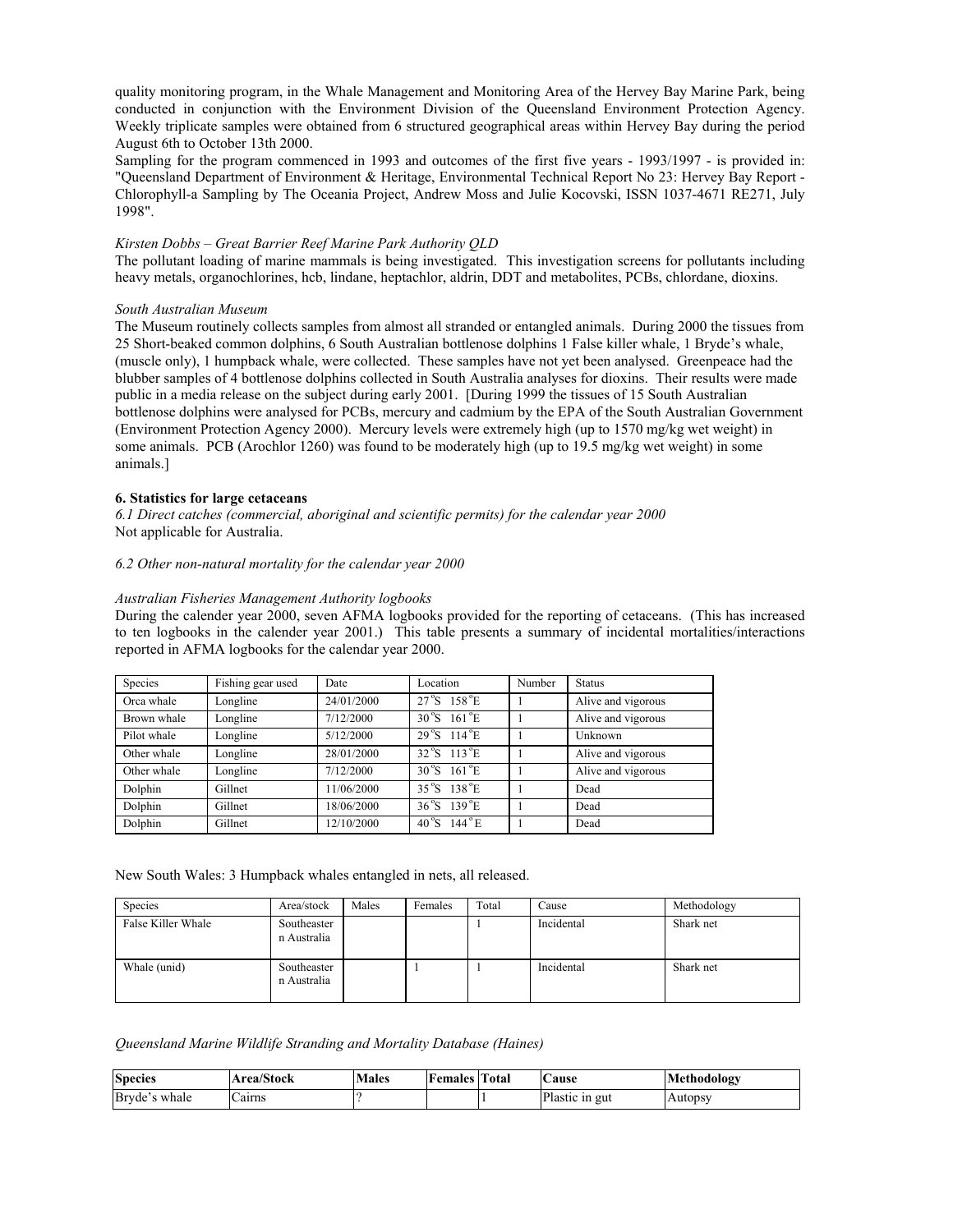*6.3 Earlier years' statistics*  Nothing to submit.

# **7. Statistics for small cetaceans**

*7.1 For the calendar year 2000* 

|                                  |                        | Directed catch           |                          | Incidental mortality |               |                                             | Live-capture             |
|----------------------------------|------------------------|--------------------------|--------------------------|----------------------|---------------|---------------------------------------------|--------------------------|
| Species                          | Area/stock             | Reported                 | Est. total               | Reported             | Est.<br>total | Source*                                     | Reported                 |
|                                  | Oueensland             |                          |                          |                      |               |                                             |                          |
| Short-beaked common<br>dolphin   | <b>Gold Coast</b>      |                          |                          |                      | $\mathbf{1}$  | tangled in float<br>line<br>(QPWS)          | Dead                     |
| Short-beaked common<br>dolphin   | <b>Gold Coast</b>      |                          |                          |                      | $\mathbf{1}$  | Fishing net<br><b>QDPI SCP</b>              | Dead                     |
| Short-beaked common<br>dolphin   | <b>Gold Coast</b>      |                          |                          |                      | $\mathbf{1}$  | Fishing net<br><b>QDPI SCP</b>              | Dead                     |
| Irrawaddy dolphin                | Townsville             |                          |                          |                      | $\mathbf{1}$  | Fishing net<br><b>QDPI SCP</b>              | Dead                     |
| Irrawaddy dolphin                | Cairns                 |                          |                          |                      | $\mathbf{1}$  | Fishing net<br><b>QDPI SCP</b>              | Dead                     |
| Indo-Pacific humpback<br>dolphin | <b>Sunshine Coast</b>  |                          |                          |                      | $\mathbf{1}$  | Fishing net<br><b>QDPI SCP</b>              | Dead                     |
| Pantropical spotted<br>dolphin   | <b>Gold Coast</b>      |                          |                          |                      | $\mathbf{1}$  | Fishing net<br><b>QDPI SCP</b>              | Dead                     |
| Spinner dolphin                  | <b>Gold Coast</b>      |                          |                          |                      | $\mathbf{1}$  | Fishing net<br><b>QDPI SCP</b>              | Dead                     |
| Bottlenose dolphin               | <b>Gold Coast</b>      |                          |                          |                      | $\mathbf{1}$  | tangled in float<br>line<br><b>QDPI SCP</b> | Dead                     |
| Bottlenose dolphin               | <b>Gold Coast</b>      |                          |                          |                      | $\mathbf{1}$  | Fishing net<br><b>QDPI SCP</b>              | Dead                     |
| Bottlenose dolphin               | Gold Coast             |                          |                          |                      | $\mathbf{1}$  | <b>ODPI SCP</b>                             | Released<br>Alive        |
| Dolphin                          | <b>Gold Coast</b>      |                          |                          |                      | $\mathbf{1}$  | <b>ODPI SCP</b>                             | Released<br>Alive        |
| Dolphin                          | <b>Gold Coast</b>      |                          |                          |                      | $\mathbf{1}$  | <b>ODPI SCP</b>                             | Dead                     |
|                                  | <b>New South Wales</b> |                          |                          |                      |               |                                             |                          |
| Bottlenose dolphin               | <b>SE</b> Australia    |                          |                          | $\mathbf{1}$         |               | Shark net                                   |                          |
| Dolphin (unid)                   | SE Australia           |                          |                          | $\mathbf{1}$         | $\mathbf{1}$  | gillnet                                     |                          |
| Bottlenose dolphin               | SE Australia           |                          |                          | $\mathbf{1}$         | $\mathbf{1}$  | gillnet                                     |                          |
|                                  | South Australia        |                          |                          |                      |               |                                             |                          |
| Short-beaked common<br>dolphin   | SA coastline           | $\overline{\phantom{a}}$ | $\overline{\phantom{a}}$ | $\overline{2}$       | Unkno<br>wn   | Tuna farm anti-<br>predator net             | $\overline{\phantom{a}}$ |
| Short-beaked common<br>dolphin   | SA coastline           | $\overline{\phantom{a}}$ | $\overline{\phantom{a}}$ | $\overline{4}$       | Unkno<br>wn   | Probable<br>entanglement                    | $\overline{\phantom{0}}$ |

# *7.2 Earlier years' statistics*

|                                |                         | Directed catch |            | Incidental mortality |            |                                    | Live-<br>capture |
|--------------------------------|-------------------------|----------------|------------|----------------------|------------|------------------------------------|------------------|
| Species                        | Area/stock              | Reported       | Est. total | Reported             | Est. total | Source*                            | Reported         |
|                                | South Australia<br>1998 |                |            |                      |            |                                    |                  |
| Short-beaked common<br>dolphin | SA coastline            |                |            |                      | Unknown    | Tuna farm anti-<br>predator net    |                  |
| Short-beaked common<br>dolphin | SA coastline            |                |            |                      | Unknown    | Shot                               |                  |
| Short-beaked common<br>dolphin | SA coastline            |                |            | 3                    | Unknown    | Possible/probab<br>le entanglement |                  |
| Bottlenose dolphin             | SA coastline            |                |            |                      | Unknown    | Tuna farm anti-<br>predator net    |                  |
| Bottlenose dolphin             | SA coastline            |                |            | 3                    | Unknown    | Shot                               |                  |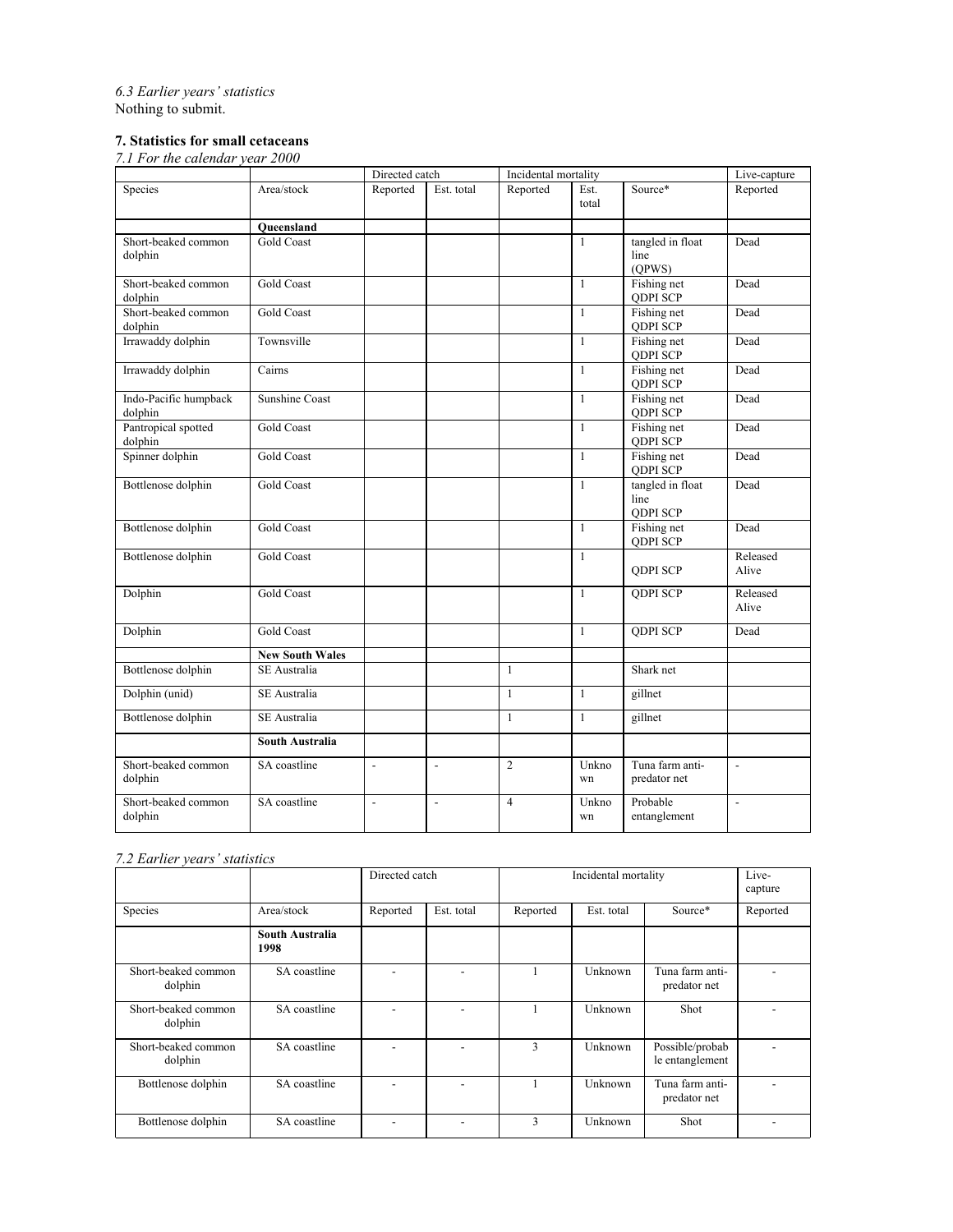| Bottlenose dolphin             | SA coastline            |                          |                | $\overline{c}$ | Unknown | Possible/probab<br>le entanglement                      |                          |
|--------------------------------|-------------------------|--------------------------|----------------|----------------|---------|---------------------------------------------------------|--------------------------|
| Minke whale                    | SA coastline            |                          |                | 1              | Unknown | Possible boat<br>strike                                 |                          |
|                                | South Australia<br>1999 |                          |                |                |         |                                                         |                          |
| Short-beaked common<br>dolphin | SA coastline            |                          |                | $\mathbf{1}$   | Unknown | Tuna farm anti-<br>predator net                         |                          |
| Short-beaked common<br>dolphin | SA coastline            |                          |                | $\mathbf{1}$   | Unknown | Propeller strike                                        |                          |
| Short-beaked common<br>dolphin | SA coastline            | $\overline{a}$           | $\overline{a}$ | $\mathbf{1}$   | Unknown | Shot but this<br>may not have<br>been cause of<br>death |                          |
| Short-beaked common<br>dolphin | SA coastline            |                          |                | 5              | Unknown | Probable/possib<br>le entanglement                      |                          |
| Bottlenose dolphin             | SA coastline            |                          | $\overline{a}$ | $\mathbf{1}$   | Unknown | Tuna farm anti-<br>predator net                         |                          |
| Bottlenose dolphin             | SA coastline            | $\overline{\phantom{0}}$ | $\overline{a}$ | $\mathbf{1}$   | Unknown | Stabbed                                                 | $\overline{\phantom{0}}$ |
| Bottlenose dolphin             | SA coastline            |                          | $\overline{a}$ | $\overline{c}$ | Unknown | Probable/possib<br>le entanglement                      |                          |
| Dolphin                        | SA coastline            |                          |                | $\mathbf{1}$   | Unknown | Tuna farm anti-<br>predator net                         |                          |

# **8. Strandings**

# New South Wales

| Common name              | No./Sex/<br>Size | Area/Stock                         | Date     | Live/Dead<br>stranding      | Outcome/Comment                                     | Tissue samples<br>taken? |
|--------------------------|------------------|------------------------------------|----------|-----------------------------|-----------------------------------------------------|--------------------------|
| Bottlenose dolphin       |                  | Raymond Terrace                    | 22/01/00 | Dead                        |                                                     | Yes                      |
| Bottlenose dolphin       | 1                | Nambucca                           | 2/3/00   | Alive                       | Euthanased                                          | Yes                      |
| Risso's dolphin          | $\overline{c}$   | Terrigal                           | 11/3/00  | Alive                       | released                                            |                          |
| Sperm whale              | 1                | Currarong Beach                    | 27/3/00  | Dead                        | Remains buried                                      | N <sub>o</sub>           |
| Short finned pilot whale |                  | <b>Bundualung National</b><br>Park | 12/4/00  | Alive                       | Died after extensive<br>rehabilitation at Sea World | Yes                      |
| Bottlenose dolphin       | 1                |                                    | 21/04/00 |                             |                                                     |                          |
| Common dolphin           |                  |                                    | 7/05/00  |                             |                                                     |                          |
| Humpback whale           |                  |                                    | 27/05/00 |                             |                                                     |                          |
| Humpback whale           |                  |                                    | 2/06/00  |                             |                                                     |                          |
| Humpback whale           |                  | Port Macquarie                     | 9/6/00   | Caught in net               | Released                                            |                          |
| Humpback whale           |                  | Warringah                          | 9/7/00   | Entangled in<br>fishing net | Released                                            |                          |
| Humpback whale           | 1                |                                    | 25/07/00 |                             |                                                     |                          |
| Bottlenose dolphin       | 1                |                                    | 25/07/00 |                             |                                                     |                          |
| Humpback whale           |                  |                                    | 29/07/00 |                             |                                                     |                          |
| Humpback whale           |                  | Shelley Headland,<br>Yuraygir      | 31/7/00  | dead                        |                                                     | Tissue samples           |
| Bottlenose dolphin       |                  | <b>Brunswick River</b>             | 7/8/00   | Live                        | Released                                            |                          |
| Humpback whale           |                  | Great lakes                        | 19/9/00  | Live-entangled              | released                                            |                          |
| Common dolphin           |                  |                                    | 23/09/00 |                             |                                                     |                          |
| Humpback whale           |                  |                                    | 7/10/00  |                             |                                                     |                          |
| Bottlenose dolphin       |                  | Wollongong                         | 24/10/00 | Dead-shark nets             |                                                     |                          |
| Bottlenose dolphin       |                  | Gosford                            | 9/11/00  | Alive                       | Died                                                | Yes                      |
| Humpback whale           |                  |                                    | 11/11/00 |                             |                                                     |                          |
| Bottlenose dolphin       | $\mathbf{1}$     | <b>Boambee Beach</b>               | 13/11/00 | Dead                        |                                                     | N <sub>o</sub>           |
| Bottlenose dolphin       | $\mathbf{1}$     |                                    | 7/12/00  |                             |                                                     |                          |
| Bottlenose dolphin       |                  |                                    | 9/12/00  |                             |                                                     |                          |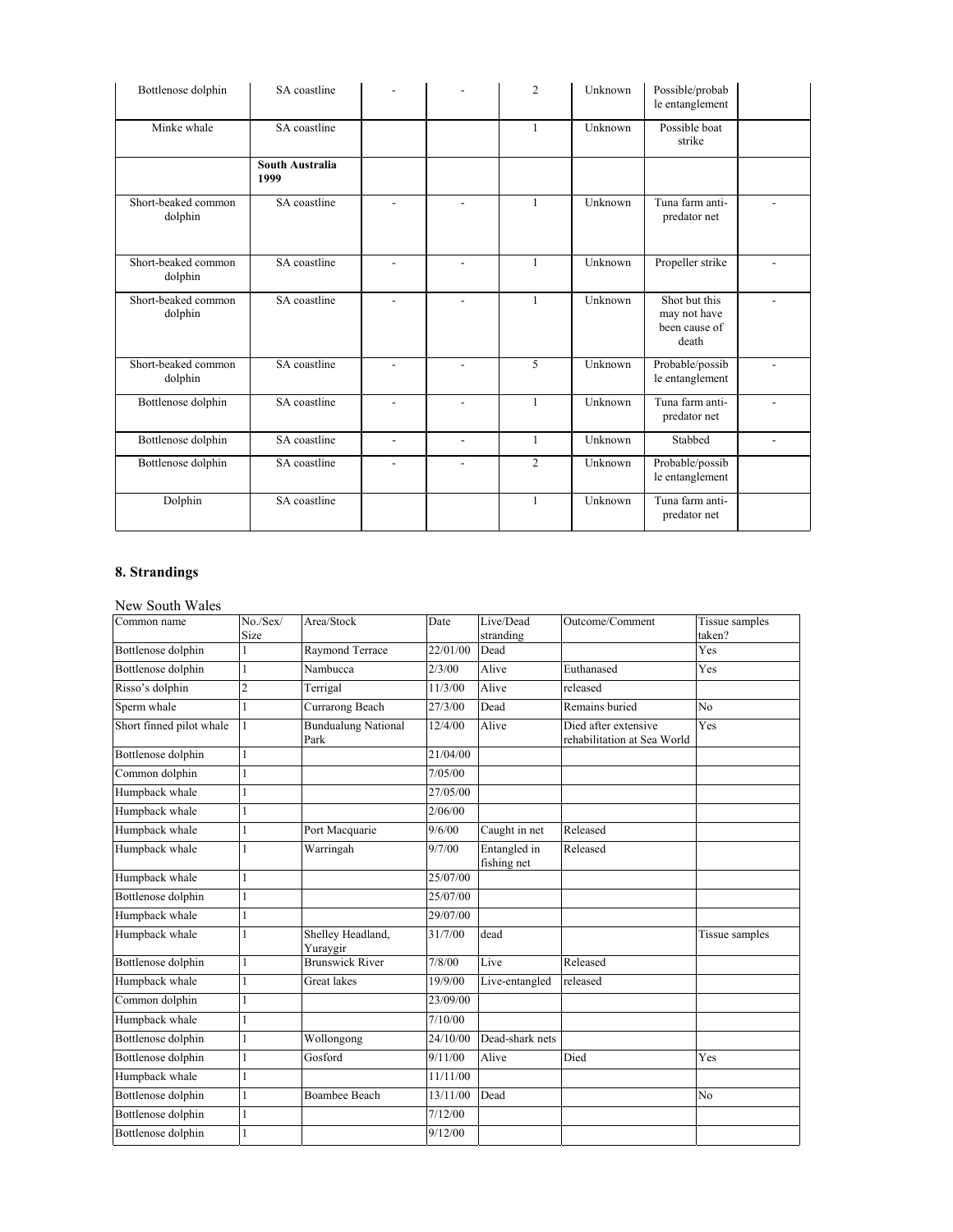| Bottlenose dolphin | Seven Mile Beach | 28/12/00 | Dead  |      | Nο                       |
|--------------------|------------------|----------|-------|------|--------------------------|
| Common dolphin     | Callala Beach    | 27/12/00 | Alive | Died | Yes (cancer of<br>testes |

\* Frequently, the Australian Museum is notified by the NSW NPWS as to the locality of stranding events, and when available, Museum officers attend the stranding and collect genetic samples or skeletal material. Where distance prevents Museum officers from attending a stranding, often NPWS officers are able to collect samples, which are subsequently stored at the Museum. The volunteer organisation ORRCA has also recently donated their tissue collection, which is derived principally from stranded animals, to the Australian Museum.

### **Oueensland**

### *Queensland Marine Wildlife Stranding and Mortality Database – contact Jenny Haines*

The Queensland Parks and Wildlife Service oversees the collection of stranded cetaceans in the state and maintains the Queensland Marine Wildlife Stranding and Mortality Database. The database summarises all records of sick, injured or dead marine wildlife reported to the Queensland Parks and Wildlife Service (QPWS). An annual report is compiled for Cetaceans and pinnipeds. Most reports of individual strandings are supplied by QPWS and GBRMPA staff, including those via the state wide stranding hotline number 1300 360 898. Other reports are received directly via members of the public including organisations such as Sea World and Underwater World. In addition to the general reporting, the database contained all records from the QDPI Shark Control Program.

## *Queensland Museum – contact Dr Robert Patterson*

The Museum collects skeletal material from cetaceans found in Queensland for preparation.

### *Museum of Tropical Queensland, Townsville* – contact Dr P.W. Arnold

The Queensland Environmental Protection Agency oversees the collection of stranded cetaceans in the state. Heads from cetaceans stranded in the central and northern Great Barrier Reef region have been deposited in the Museum of Tropical Queensland for extraction and preparation of skulls.

### Victoria: Museum of Victoria (MoV)

| <b>Species</b> | No./Sex<br>Size | Area/Stock | Date | Live/Dead<br>stranding | Outcome/Comment | Samples/Measure<br>ments taken? |
|----------------|-----------------|------------|------|------------------------|-----------------|---------------------------------|
| Sperm whale    | metres          |            |      |                        |                 |                                 |
| Beaked whale?  |                 |            |      |                        |                 |                                 |

### South Australia: South Australian Museum stranding database 2000:

| Species              | No./Sex/    | Area/Stock                          | Date     | Live/Dead | Outcome/Comment            | Samples/Measure |
|----------------------|-------------|-------------------------------------|----------|-----------|----------------------------|-----------------|
|                      | Size        |                                     |          | stranding |                            | ments taken?    |
| False killer whale   | 1/F/1.94    | 0.75 km E Douglas                   | 6 Jan    | dead      | possible still-born, lungs | ves             |
|                      |             | Point                               |          |           | hadn't been used           |                 |
| Bryde's whale        | 1/U         | 1.5 km SE Black                     | $17$ Jan | dead      | found floating, with       | yes             |
|                      | 10.2        | Point, York Pen.                    |          |           | sharks eating it. Towed    |                 |
|                      |             |                                     |          |           | to beach. Large whale      |                 |
|                      |             |                                     |          |           | seen alive off Port Price  |                 |
|                      |             |                                     |          |           | in late Dec1999 early Jan  |                 |
|                      |             |                                     |          |           | 2000                       |                 |
| Bottlenose dolphin   | 1/M/        | 0.5 km N Balgowan                   | 22 Jan   | dead      | found on rocks at high     | yes             |
|                      | 2.33        | shops                               |          |           | tide                       |                 |
| Bottlenose dolphin   | $1/$ U/U    | Port Lincoln                        | early    |           |                            | no              |
|                      | 1/M/        |                                     | 2000     | dead      | heart disease              |                 |
| Bottlenose dolphin   | 2.18        | 0.5 km NE Port Julia (<br>township) | 11 Feb   |           |                            | ves             |
| Common dolphin       | 1/U/U       | 3.25 km NE Victor                   | 17 Feb   | dead      | found floating, only       | no              |
|                      |             | Harbour (PO)                        |          |           | torso found, body          |                 |
|                      |             |                                     |          |           | appears cut                |                 |
| Common dolphin       | 1/F/2.03    | <b>Boston Point</b>                 | 25 Feb   | dead      |                            | yes             |
|                      |             | Lighthouse,                         |          |           |                            |                 |
| Common dolphin       | 1/U/U       | North Shields (                     | 25 Feb   | dead      | mummified, only dried      | no              |
|                      |             | township)                           |          |           | flesh skin and bones       |                 |
| Common dolphin       | 1/M/        | <b>E</b> Boston Point               | 28 Feb   | dead      | fish bones in              | yes             |
|                      | 2.14        | Lighthouse                          |          |           | oesophagus, food in        |                 |
|                      |             |                                     |          |           | stomach. One 22 bullet     |                 |
|                      |             |                                     |          |           | found on 24 Oct 2000       |                 |
|                      |             |                                     |          |           | while scrubbing up         |                 |
|                      |             |                                     |          |           | skeleton.                  |                 |
| Common dolphin       | 1/F/2.0     | 0.1 km NW Southend                  | 6 Mar    | live      | seen alive on 6 March,     | yes             |
|                      |             |                                     |          |           | locals tried to refloat,   |                 |
|                      |             |                                     |          |           | found dead 7 March.        |                 |
|                      |             |                                     |          |           | Cause of death unknown     |                 |
| Unidentified dolphin | $1/$ U/ 3-4 | N just north of Port                | 10 Mar   | dead      | described as a very large  | no              |
|                      |             | Gibbon                              |          |           | dolphin                    |                 |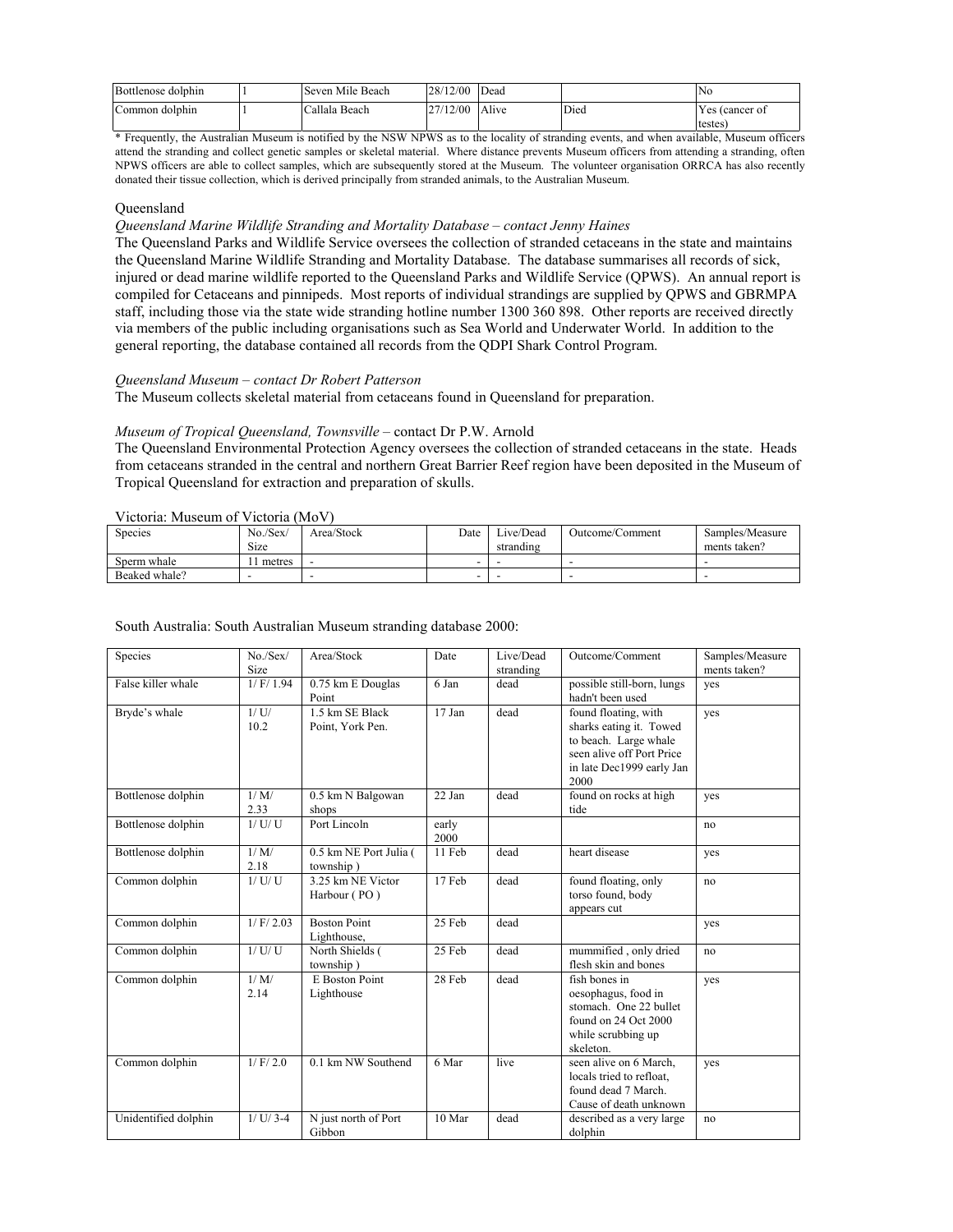| Common dolphin     | $1/$ F/ 2.04    | 1 km NE North<br>Shields (township)                                | 27 Mar                                    | dead | fish bones in oesophagus                                                                                                                                                          | yes |
|--------------------|-----------------|--------------------------------------------------------------------|-------------------------------------------|------|-----------------------------------------------------------------------------------------------------------------------------------------------------------------------------------|-----|
| Bottlenose dolphin | 1/M/<br>1.12    | 2 km NE Whyalla (<br>$PO$ )                                        | 29 Mar                                    | dead | found floating                                                                                                                                                                    | yes |
| Common dolphin     | 1/M/<br>1.884   | 10 km NE Port<br>Lincoln (PO)                                      | 11 Apr                                    | dead | Nose and side fin<br>entangled in tuna farm<br>anti-predator net, at 3<br>metre depth. Net<br>diameter, 132m, drop<br>20m, mesh size 8", ply<br>4mm, colour, green                | yes |
| Common dolphin     | 1/F/1.73        | SE North Shields (<br>township)                                    | 12 Apr                                    | dead | found floating, 2mm<br>diam. string wrapped<br>once around upper jaw,<br>starting to embed into<br>skin. Some parts of the<br>intestines were deep red,<br>Query gastroenteritis? | yes |
| Common dolphin     | 1/M/<br>1.95    | North Shields (<br>township)                                       | 13 Apr                                    | dead | found floating                                                                                                                                                                    | yes |
| Bottlenose dolphin | 1/M/<br>2.38    | 0.5 km N Louth Bay (<br>township)                                  | 13 Apr                                    | dead |                                                                                                                                                                                   | no  |
| Common dolphin     | 1/U<br>1.95     | 1.5 km ENE of North<br>Shields (township)                          | 13 Apr                                    | dead | found floating                                                                                                                                                                    | no  |
| Common dolphin     | 1/F/1.33        | 5 km SE Venus Bay (<br>township)                                   | 15 Apr                                    | dead | possible shark attack                                                                                                                                                             | no  |
| Common dolphin     | 1/M/<br>1.27    | 2.3 km SE Victor<br>Harbour (PO)                                   | 22 Apr                                    | dead | found floating                                                                                                                                                                    | yes |
| Common dolphin     | $1/$ U/<br>2.03 | 4km N Port Lincoln (<br>$PO$ )                                     | $1$ May $($<br>body)<br>10 May (<br>head) | dead | body and head arrived<br>several weeks apart                                                                                                                                      | yes |
| Common dolphin     | $1/$ F/ $1.87$  | 6.8 km SE Port<br>Lincoln (PO)                                     | 1 Jun                                     | dead | found floating around a<br>tuna lease. 1 male<br>foetus, 265mm total<br>length                                                                                                    | yes |
| Common dolphin     | $1/$ U/U        | Kirton Point, Port<br>Lincoln                                      | 2 Jun                                     | dead | found floating, 0.2 km<br>offshore                                                                                                                                                | no  |
| Common dolphin     | 1/M/<br>1.945   | 2.7 km ESE Port<br>Lincoln (PO)                                    | 2 Jun                                     | dead | found floating, 0.2 km<br>offshore. Generalised<br>septicaemia?                                                                                                                   | yes |
| Common dolphin     | 1/M/1.7         | 11 km NNW Kadina (<br>$PO$ )                                       | 13 Jun                                    | dead | found on high tide mark,<br>stomach and oesophagus<br>empty                                                                                                                       | yes |
| Common dolphin     | $1/$ U/<br>1.54 | Cape Donnington<br>Beach, Lincoln<br>National Park                 | 16 Jun                                    | dead |                                                                                                                                                                                   | no  |
| Common dolphin     | 1/U/U           | Cape Donnington<br>Beach, Lincoln<br>National Park                 | 16 Jun                                    | dead |                                                                                                                                                                                   | no  |
| Common dolphin     | $1/\,M/\,1.5$   | 10 km NE Port<br>Lincoln (PO)                                      | 19 Jun                                    | dead | found floating near tuna<br>farm nets, and brought to<br>shore by tuna boat.                                                                                                      | yes |
| Sperm whale        | $1/$ U/ U $\,$  | second boat ramp,<br>northern end Long<br>Beach Cons Park,<br>Robe | 20 Jun                                    | dead | found floating                                                                                                                                                                    | no  |
| Common dolphin     | $1/$ F/ 1.22    | 2.5 km SE Middleton<br>(PO)                                        | 1 Jul                                     | dead |                                                                                                                                                                                   | yes |
| Common dolphin     | 1/M/<br>1.575   | 10 km NE Port<br>Lincoln (PO)                                      | $2$ Jul                                   | dead | found entangled in<br>predator net of tuna<br>farm. Net diam 40m,<br>drop 20m, mesh 10" ply<br>3mm., depth 3m., nose<br>and flipper entangled.<br>Healthy animal before<br>death  | yes |
| Common dolphin     | 1/F/U           | 2.5 km SW Kingscote<br>(township)                                  | 4 Jul                                     | live | beached, taken out a<br>long way in a boat, given<br>vitamins and refloated.<br>Beached again 1 km<br>north and rebeached 2<br>more times.                                        | no  |
| Bottlenose dolphin | 1/M/U           | Louth Bay (township                                                | 6 Jul                                     |      |                                                                                                                                                                                   | no  |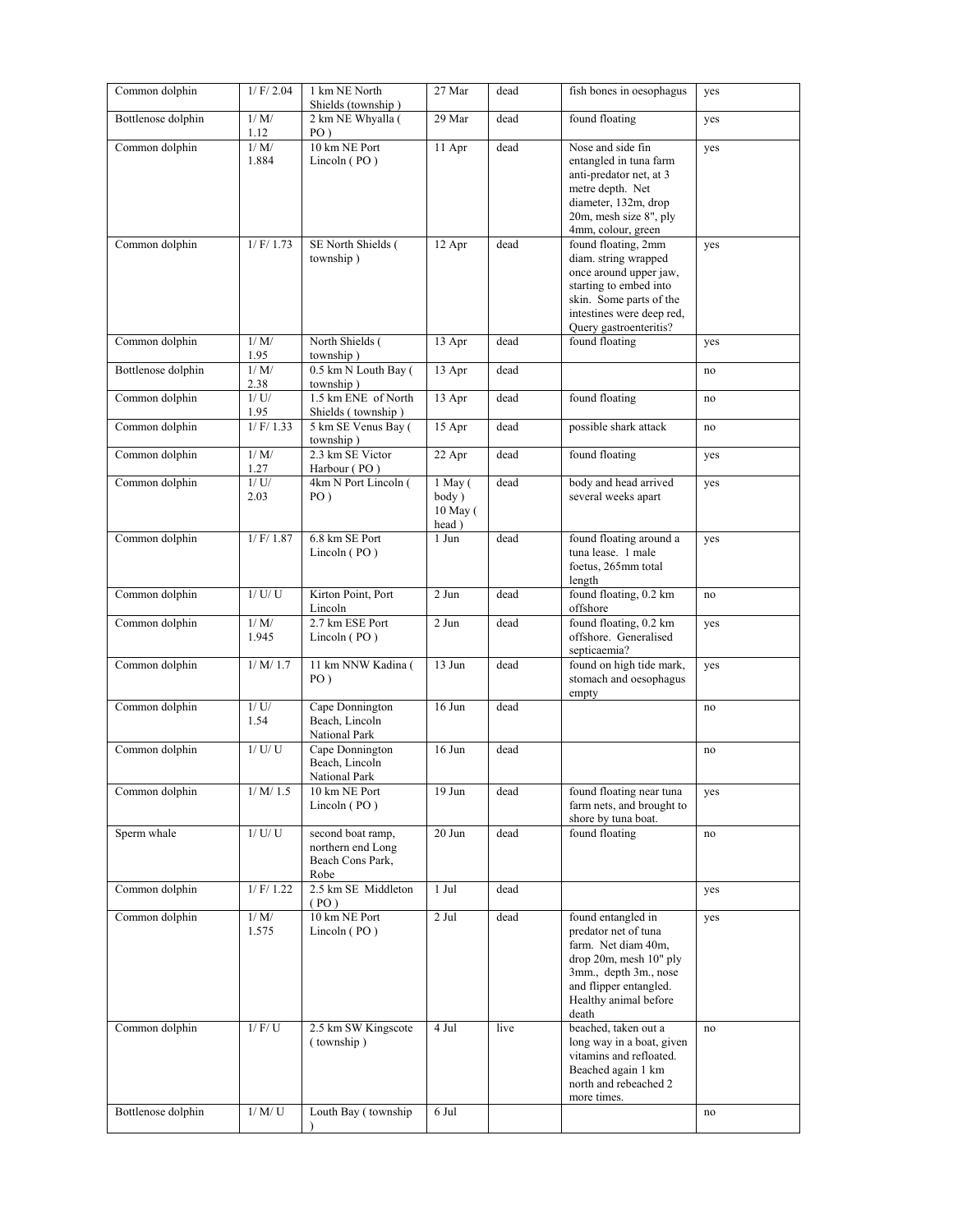| Common dolphin                            | $1/$ U/U                                 | 12 km ESE Port<br>Lincoln $(PO)$              | 13 Jul   | dead | incomplete specimen,<br>rear postcranials missing                                                                                   | yes        |
|-------------------------------------------|------------------------------------------|-----------------------------------------------|----------|------|-------------------------------------------------------------------------------------------------------------------------------------|------------|
| Common dolphin                            | $1/$ U/U                                 | 12.4 km ESE Port<br>Lincoln $(PO)$            | 13 Jul   | dead | incomplete specimen,<br>found some fishing line<br>and pieces of net in the<br>seaweed with the<br>specimen                         | no         |
| Common dolphin                            | 1/M/<br>1.19                             | 0.5 km NE Rapid bay<br>(PO)                   | $19$ Jul | dead | kidney haemorrhage                                                                                                                  | yes        |
| Common dolphin                            | 1/M/<br>1.29                             | 9.65 km S Port<br>Noarlunga (PO)              | 20 Jul   | dead | found at high water<br>mark. Evidence of<br>haemorrhage on stomach<br>and upper duodenum:<br>enterotoxaemia                         | yes        |
| Common dolphin                            | 1/F/1.91                                 | 0.2 km N Port Stanvac<br>jetty                | 20 Jul   | dead | hyperoenterotoxaemia. 1<br>male foetus 350mm total<br>length                                                                        | yes        |
| Humpback whale                            | 1/F/3.88                                 | 7.4 km NW Elliston (<br>township)             | 27 Jul   | dead | found at high water<br>mark. "Faecal-like<br>substance" coming from<br>anus (tar-like)                                              | yes buffer |
| Common dolphin                            | $1/$ F/ $1.87$<br>(from<br>lower<br>jaw) | 9.1 km ESE Port<br>Lincoln (PO),              | $31$ Jul | dead | found washed up on high<br>tide onto a rocky ledge.<br>No food in oesophagus<br>but some in stomach                                 | yes        |
| Common dolphin                            | 1/M/<br>2.175                            | 14 km NW Kingscote<br>(PO)                    | 2 Aug    | dead |                                                                                                                                     | yes        |
| Common dolphin                            | 1/F/<br>1.565                            | $7.05$ km Port<br>Noarlunga (PO)              | 25 Aug   | dead |                                                                                                                                     | yes        |
| Bottlenose dolphin                        | 1/M/<br>2.16                             | 3.9 km NE Largs Bay (<br>$PO$ )               | 26 Aug   | dead | fishing hook and sinker<br>in mouth, possible<br>bacterial septicaemia due<br>to infection from fish<br>hook                        | yes        |
| Common dolphin                            | 1/M/<br>1.88                             | 12 km ESE Port<br>Lincoln (PO)                | 13 Sep   | dead | nothing found in<br>oesophagus, stomach<br>contains small amount of<br>content                                                      | yes        |
| Common dolphin                            | 1/M/<br>1.97                             | 0.5 km S Pine Point (<br>towards Black Point) | 1 Oct    | dead | cause of death $=$<br>diseased, large lymph<br>node, abscesses around<br>neck, spleen diseased                                      | yes        |
| Bottlenose dolphin                        | 1/M/<br>1.955                            | 19.6 km NW Coffin<br>Bay (PO)                 | 6 Oct    | dead | the skin was fairly intact<br>but the whole insides<br>were completely<br>unidentifiable                                            | yes        |
| Bottlenose dolphin<br>(possible offshore) | $1/$ F/ 1.7                              | 2.5 km SSE Tumby<br>Bay (PO)                  | 7 Oct    | dead | reasonably fresh but<br>emaciated, no air<br>bubbles in anterior lobes<br>of lung                                                   | yes        |
| Common dolphin                            | $1/$ F/ 1.54                             | 0.7 km SE Middleton (<br>$PO$ )               | 16 Oct   | dead |                                                                                                                                     | yes        |
| Dolphin                                   | $1/$ U/ U $\,$                           | 5 km SE Franklin<br>Islands                   | 27 Oct   | dead | collected by Sth.Aust<br>Research Development<br>Inst. from stomach of a<br>female white pointer<br>shark $(3.37 \text{ m length})$ | no         |
| Unidentified dolphin                      | $1/$ F/ 0.95                             | Port Gawler                                   | late Nov | live | returned to the water by<br>fisherman                                                                                               | no         |
| Common dolphin                            | 1/M/<br>2.28                             | 3.6 km NE North<br>Shields (township)         | 11 Dec   | dead |                                                                                                                                     | yes        |
| Bottlenose dolphin                        | 1/M/<br>2.24                             | 6.75 km SW of<br><b>Brighton Jetty</b>        | 11 Dec   | dead | found floating. 0.5 km<br>out to sea directly out<br>from the northern end of<br>Hallet Cove beach                                  | yes        |
| Bottlenose dolphin                        | $1/$ U/ U $\,$                           | 0.1 km S Oyster Point<br>(Stansbury)          | $12$ Dec | dead |                                                                                                                                     | yes        |
| Unidentified dolphin                      | $1/\,U/\,U$                              | Corny Point                                   | 19 Dec   | live | injured dolphin seen<br>alive in the water                                                                                          | no         |

The South Australian Museum also recorded all cetacean stranding events for 1998/99, which were not included in earlier reports.

The database details 51 stranding events for the calendar year 1999. On 36 occasions, samples and measurements were taken. Full details are held by Dr Catherine Kemper of the Museum. In summary, 70 bottlenose dolphins were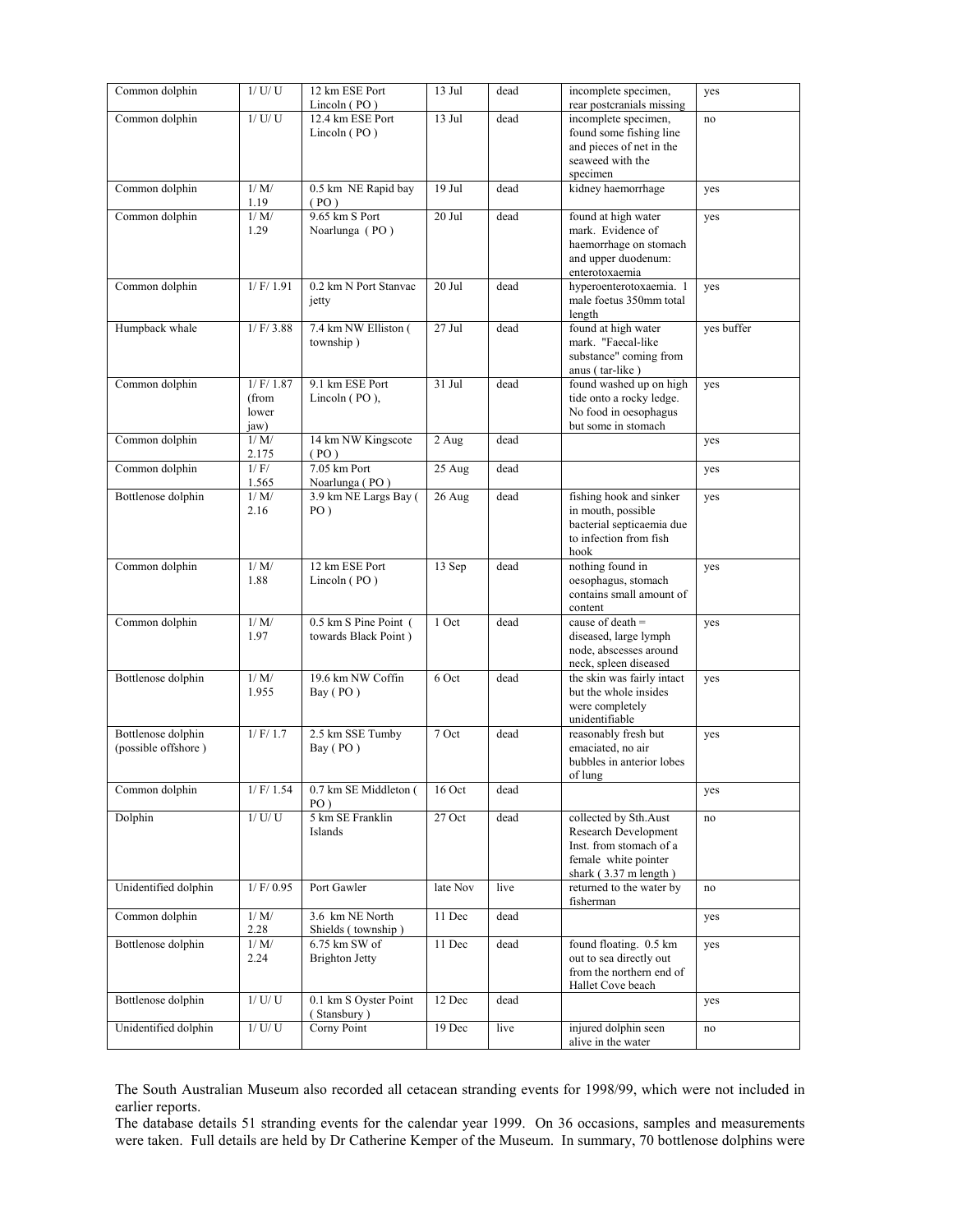stranded in 21 events; 29 common dolphins on 19 occasions, 1 sperm whale, 4 unidentified dolphins, 2 pygmy sperm whales, 2 killer whales, 1 dwarf sperm whale, and 1 fin whale.

The database details 48 stranding events for the calendar year 1998. On 32 occasions, samples and measurements were taken. Full details are held by Dr Catherine Kemper of the Museum. In summary, 22 bottlenose dolphins were stranded in 22 events; 14 common dolphins on 14 occasions, 1 strap-toothed whale, 7 unidentified dolphins in 4 strandings, 1 pygmy sperm whale, 1 minke whale, 2 southern right whales separately, 1 unidentified beaked whale, and 1 pilot whale.

### **9. Other studies and analyses**

#### Queensland:

#### *Dr R.A. Birtles and Dr P.W. Arnold - Dwarf minke whales – QLD*

Ms Isabel Beasley (Tropical Environmental Studies, James Cook University), Peter Arnold and Dr George Heinsohn (James Cook University) are comparing skull morphology in Irrawaddy dolphins from Australia and southeast Asian countries. This study indicates consistent differences between Australian animals (collected in Queensland, Northern Territory, Western Australia) and specimens from India, Myanmar, Thailand, Cambodia, Malaysia, Singapore, Indonesia and Vietnam. The southeast Asian samples contained specimens from both freshwater and marine habitats.

### *Greg Kaufmann - Humpback whale fluke photo-identification – QLD*

On 27 and 28 September a Southern right whale (*Eubalaena australis*) mother and calf were encountered in Hervey Bay Marine Park. A mother and calf humpback whale was observed to affiliate briefly with the right mother calf pair on 27 September. The association lasted less than minutes.

The female right whale appeared to be 15-18 meters in length, while the calf was 7-9 meters. Over the two days, photographs (five rolls, 180 images) were obtained opportunistically of the head callosities used to identify right whales. We have been in contact with a number right whale researchers to determine if the mother has been resighted in other study areas along Australia's coastline.

#### *Michael Noad - Humpback Whale Acoustics Study – QLD*

(Development of technique for acoustic stand-alone population surveys of humpback whales – see section 2.2.)

### *Baden Lanes - Queensland Shark Control Program – QLD*

'Reduction of incidental captures of marine mammals by inshore set-nets': The overall aim of the project is to significantly reduce the incidental capture of vulnerable and endangered marine mammals by inshore set-nets, while ensuring continued economic viability of both commercial inshore fisheries and coastal tourism (by maintaining current levels of bather safety through existing shark control programs). It is proposed to develop and evaluate an acoustic "warning" beacon to be attached to set-nets, suitable for Australian conditions and the species of mammals likely to be at risk.

*Deakin University (Warrnambool VIC) – School of Ecology and Environment/ Australocetus Research – VIC*  The ecology of blue whales in the Bonney upwelling feeding ground has been further investigated by the continuing use of remote sensing technology (weather charts, AVHRR SST, SeaWifs ocean colour) and moored temperature sensors, in order to relate the occurrence of blue whales and krill surface swarms to physical and biological oceanographic features. In areas where surface upwelling is evident, there is a clear relationship between feeding blue whales, krill and the upwelling front. In other areas where the upwelling is most likely present but does not surface, the relationship is less clear. Further observations of blue whale feeding behaviour have been made.

#### South Australian Museum (Adelaide SA):

# *Taxonomy of bottlenose dolphins (C. Kemper, P. Hale and G. Ross)*

Statistical analysis has begun on the morphological differences between inshore (cf *aduncus*) and offshore (cf *truncatus*) in South Australia. Initial results show that the two groups are distinguishable using multivariate statistics and possibly some descriptive features. These results will be presented at the  $14<sup>th</sup>$  Marine Mammal Meeting in Vancouver in November 2001. This study is ongoing. During 1999, several specimens of offshore bottlenose dolphins stranded or were washed up and these were important additions to the study of bottlenose taxonomy in South Australia. The unusual mass stranding of about 49 bottlenose dolphins on Kangaroo Island was attended by the Museum and body length measurements taken of most of the animals before they were refloated. There appeared to be a mix of inshore and offshore types in the stranding. Unfortunately, no genetic material was collected. A paper on the stranding was given at the 1999 Australian Mammal Society meeting (Kemper and Bossley 1999).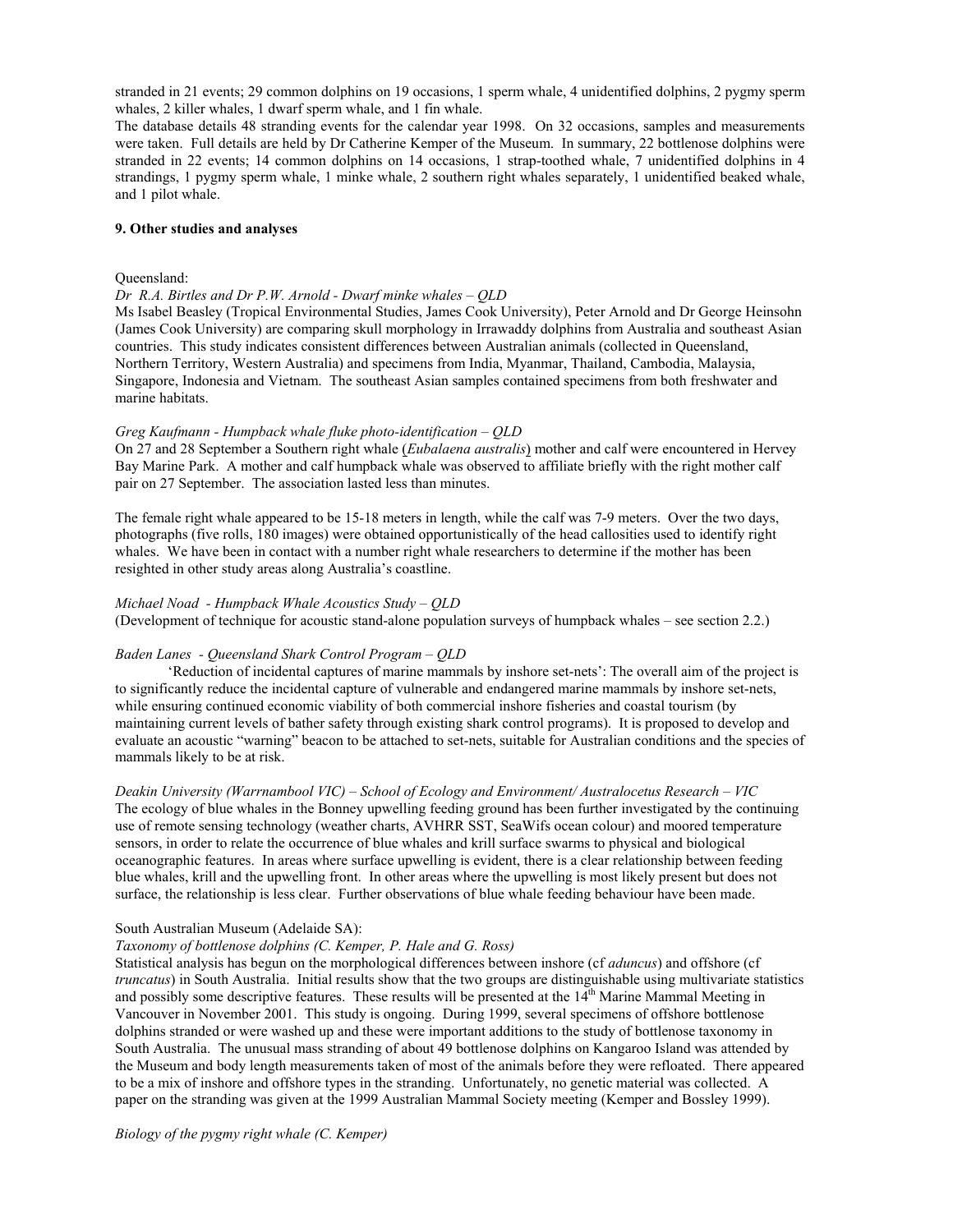A paper has been accepted by *Marine Mammal Science* on the geographic distribution of *Caperea marginata* in Australia and New Zealand. This study is ongoing. A paper was published on a technique to estimate body length from skull and skeleton measurements. A poster was presented at the Marine Mammal Society meeting in Maui (late 1999) on geographic trends in size classes in the Australasian region. The poster suggests that calves may be born north of 40 degrees latitude.

*Cause of death of South Australian cetaceans (C. Kemper, A. Flaherty, S. Gibbs, M. Long and M Hill)*  A poster was presented at the marine mammal-human interactions conference at Phillip Island in May 2001. Excluding animals where the cause of death was unknown, 48% of the animals were related to human interactions. Entanglements and probable entanglements featured largely in this latter category. Only two reports of entanglement in tuna feedlots were received during 2000 and their carcasses were collected for SAM. There have been 19 intentional killings of dolphins since 1985.

### *Diet of bottlenose dolphins in South Australia*

This is a continuation of the work presented in the report to EA on marine mammal deaths in tuna farms at Port Lincoln, SA (Kemper and Gibbs 1997). Stomach contents are being collected from all carcasses but there is no funding to identify the items. The large number of dolphin carcasses from the Port Lincoln region are providing good material for such a study. The suspicion is that some of these deaths are associated with pilchard fishing in the area. Studying the stomach contents of these carcasses could provide useful data to confirm or deny such a hypothesis.

#### New South Wales:

Collection of song from Area V humpback whales. From Coffs Harbour, 16-21 July 2000 and 10-13 October 2000 as part of a long term study into Area V song structure by Libby Eyre.

#### Western Australia:

### *Curtin University, WA Museum, Centre for Whale Research*

Some 5000 acoustic records were made in an area frequented by blue whales during late summer 2000. The site was the Rottnest trench region, west of Perth. Recordings were made from drifting packages, small boats near to blue whales, and a bottom set logger sampling 90 s records every 10 minutes for 33.5 days, from a receiver at 450 m depth. Almost all recordings had a distinctive call which is being attributed to pygmy blue whales. Several other call types were also recorded. This data set was analysed in early 2001 and has been written up in a preliminary paper (McCauley et al 2000) and draft report (McCauley et al 2001).

Over August-November 2000 two recordings systems were operated out of Exmouth to monitor the passage of singing humpback whales. One receiver was adjacent to Ningaloo reef in 80 m of water. Recordings were made over 10 days in August and 10 days in October. A second package, which ran for 35 days, was located approximately 25 n mile WNW of NW Cape, in 200 m water depth. This ran over October-November. Humpback singing and blue whale vocalisations were recorded. This data set is awaiting analysis.

### **10. Literature cited**

- Chaloupka, M.Y., Osmond, M.G. & Kaufman, G.D. 1999. Estimating seasonal abundance trends and survival rates of humpback whales in Hervey Bay (east coast Australia). *Marine Ecology Progress Series*, 184: 291-301.
- Environment Protection Agency of South Australia. 2000. Special survey of the Port River. Heavy metals and PCBs in dolphins, sediment and fish. Special Monitoring Report. Environment Protection Agency, Department for Environment, Heritage and Aboriginal Affairs, Adelaide, SA.
- Gilbert, J. D., Kemper, C. M., Hill, M. & Byard, R. W. 2000. Forensic studies of a stabbed infant bottlenose dolphin. *Journal of Clinical Forensic Medicine* 7:150−151.
- Kaufman, G.D., Lagerquist, B.A., Forestell, P.H., and Osmond, M. G. 1993. Humpback Whales of Australia: A Catalogue of Individual Whales Identified by Fluke Photographs. *Queensland Department of Environment and Heritage, Brisbane, Australia*
- Kaufman, G.D., Smultea, M.A., and Forestell, P.H. 1986. Use of lateral body pigmentation patterns for photographic identification of east Australian (Area V) humpback whales. *Cetus*, 7: 5-13.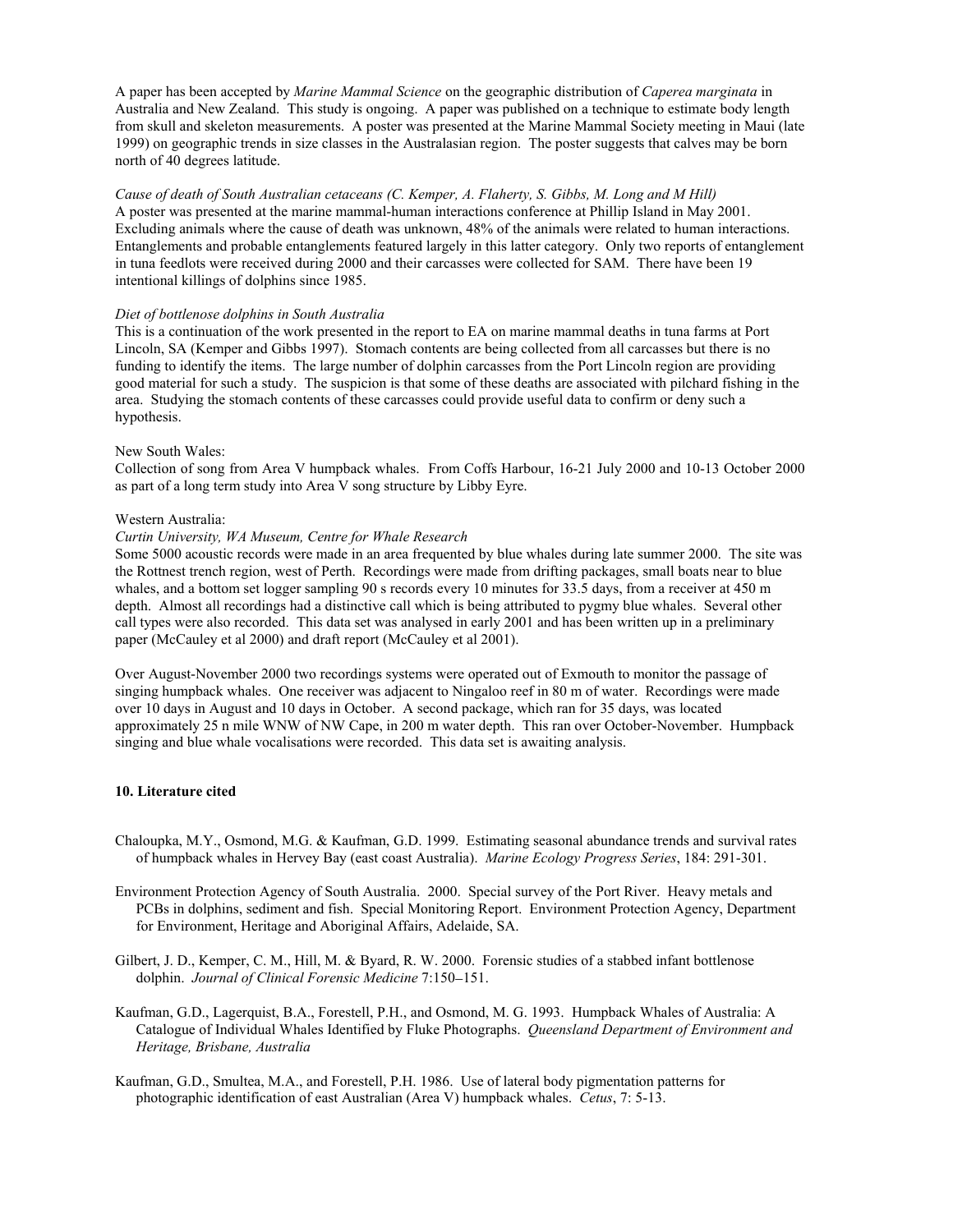Kemper, C. M. and Gibbs, S. E. 1997. A study of life history parameters of dolphins and seals entangled in tuna farms near Port Lincoln, and comparisons with information from other South Australian carcasses. Report to Environment Australia, May 1997.

Kemper, C. M and Bossley, M. 1999. Australian Mammal Society Newsletter November 1999.

- Long, M., Reid, R. J. and Kemper, C. M. 1997. Cadmium accumulation and toxicity in the bottlenose dolphin *Tursiops truncatus*, the common dolphin *Delphinus delphis*, and some dolphin prey species in South Australia. *Australian Mammalogy* 20:25-33.
- Spitz, S.S., Herman, L.M. & Pack, A.A. 2000. Measuring sizes of humpback whales (*Megaptera novaeangliae*) by underwater videogrammetry. *Mar. Mammal Sci. 16*: 664-676.

#### **11. Publications**

- *11.1 Published or 'In Press' papers only*
- Allen, S., Moller, L. and Harcourt, R. 2000. Port Stephens bottlenose dolphin population survey II. Report to the NSW National Parks and Wildlife Service. 20pp.
- Bannister, J.L. 2001. Status of southern right whales (*Eubalaena australis*) off Australia. *J. Cetacean Res. Manage.* (Special Issue) 2:103-110.
- Chilvers, B.L., Corkeron, P.J., Blanshard, W., Long, T. and Martin, A.R. (in press) A new VHF tag and attachment technique for small cetaceans. *Aquatic Mammals*.
- Chilvers, B.L., and Corkeron, P.J. Trawling and bottlenose dolphins social structure. (in press) Proceedings of the Royal Society of London, B.
- Evans, K., Kemper, C. and Hill, M. (2001) First records of the spectacled porpoise *Phocoena dioptrica* in continental Australian waters. *Marine Mammal Science* 17 (1):161−170.
- Evans, K. and Robertson, K. 2001. A note on the preparation of sperm whale (*Physeter macrocephalus*) teeth for age determination. *Journal of Cetacean Research and Management* 3(1): TBA.
- Forestell, P., Paton, D. & Hodda, P. 2000. Multiple sightings of an all-white humpback whale along the east coast of Australia, 1991-1999. *Proceedings Humpback Whale Conference 2000*. Queensland Museum.
- Garrigue, C., Forestell, P., Greaves, J., Gill, P., Naessig, P., Patenaude, N.M. & Baker, C.S. 2000. Migratory movements of humpback whales (*Megaptera novaeangliae*) between New Caledonia, East Australia and New Zealand. *Journal of Cetacean Research and Management* 2(2):111-115.
- Gilbert, J. D., Kemper, C. M., Hill, M. and Byard, R. W. 2000. Forensic studies of a stabbed infant bottlenose dolphin. *Journal of Clinical Forensic Medicine* 7:150−151.
- Kemper, C. 1998. Research and education on whales and dolphins at the South Australian Museum. *Marine Life Society South Australia Journal* 9: 26−27.
- Kemper, C. M. and Leppard, P. 1999. Estimating body length of pygmy right whales (*Caperea marginata*) from measurements of the skeleton and baleen. *Marine Mammal Science* 15 (3). 683−700.
- Kemper, C. M. and Samson, C. R. 1999. Southern right whale remains from  $19<sup>th</sup>$  century whaling at Fowler Bay, South Australia. *Records of the South Australian Museum* 32 (2): 155−172.
- Kemper, C., Long, M. and Gibbs, S. 2000. Exciting new whale records for South Australia! *South Australian Regional Ripples* 7 (1): 6.
- Kemper, C. and Gibbs, S. 2000. Dolphin mortalities in tuna feedlots near Port Lincoln, South Australia: an update. *Waves* 7 (3):3.
- Kniest, E. & Paton, D. 2000. Real time tracking of humpback whales. *Proceedings Humpback Whale Conference 2000*. Queensland Museum.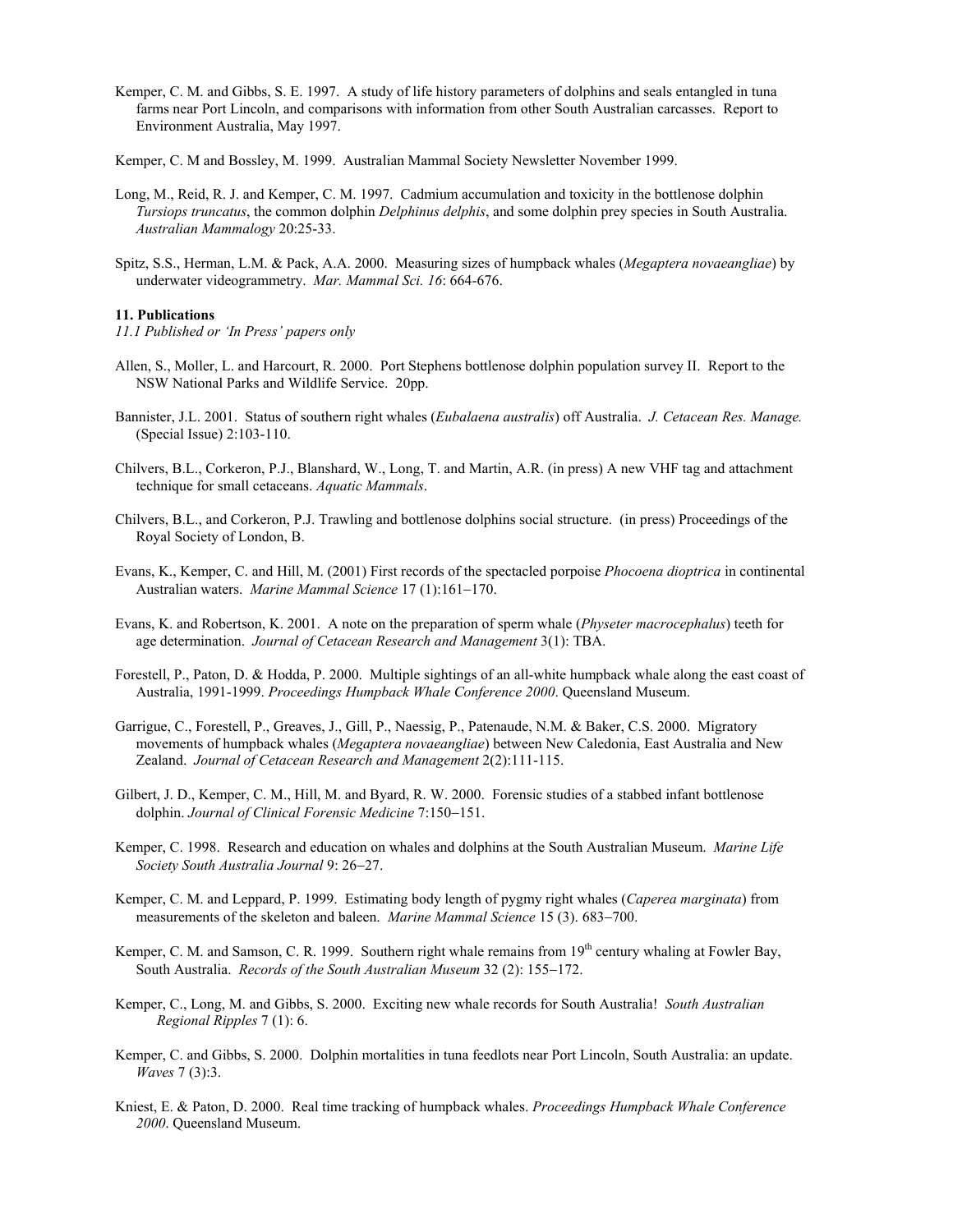- McCauley, R.D., Jenner, C., Bannister, J.L., Cato, D.H., Duncan, A. 2000. Blue whale calling in the Rottnest trench, Western Australia, and low frequency sea noise. *Australian Acoustical Society, Conference Proceedings*, Nov 2000 Joondalup, Perth.
- McCauley, R.D., Jenner, C., Bannister J.L., Burton, C.L.K., Cato, D.H., Duncan, A. 2001. Blue whale calling in the Rottnest trench - 2000, Western Australia. Prepared for Environment Australia, from Centre for Marine Science and Technology, Curtin University, R2001-6, 55 pp. 51 fig.
- Mesnick, S. L., Evans, K., Taylor, B.L., Hyde, J., Escorza-Treviño, S. & Dizon, A.E. 2001. Sperm whale social structure: why it takes a village to raise a child. *In* F. B. M. de Wall and P. L. Tyack (eds). *Animal social complexity. Intelligence, culture and individualized societies*. Harvard University Press.
- Nicol, S., Pauly, T., Bindoff, N., Wright, S., Thiele, D., Woehler, E., Hosie, G., Strutton, P. 2000. Ocean circulation off east Antarctica affects ecosystem structure and sea-ice extent. *Nature* 406: 504 - 507.
- Nicholls, A. O., Shaugnessy, P. O. Ross, G. A., Reynolds, W. & Briggs, S. V. 2000. Analysis of counts of humpback whales (*Megaptera novaengliae*) from Cape Solander, New South Wales. Report to NPWS. CSIRO, Wildlife and Ecology, Canberra.
- Noad, M.J., Cato, D. H., Bryden, M.M. , Jenner, M-N., and Jenner, K.C.S. 2000. Cultural revolution in whale songs. *Nature*, 408(6812): 537.
- Noad, M.J. 2000. A southern right whale *Eubalaena australis* (Desmoulins, 1822) in southern Queensland waters. *Memoirs of the Queensland Museum*, 45(2): 556.
- Patterson, R.A, Cato, D.H, Janetzki, H.A, Williams, S.C. 2000. An adult dwarf minke whale *Balaenoptera acutorostrata* Lacepede, 1804 from Fraser Island, Queensland. *Memoirs of the Queensland Museum*, 45(2): 557- 568.
- Scarpaci, C., Bigger, S.W, Saville, T.A., Nugegoda, D. 1999. Incidental but Rare Sighting of the Common Dolphin *Delphinus delphis* in Port Phillip Bay, Victoria, Australia. *The Victorian Naturalist* 166 (2): 220-222.
- Scarpaci, C., Bigger, S.W, Saville, T.A., Nugegoda, D. 2000. The Bottlenose Dolphin, *Tursiops truncatus* in the Southern End of Port Phillip Bay: Behavioural Characteristics in Spring and Summer. *The Victorian Naturalist* 117 (1): 230.235.
- Thiele, D., Chester, E.T., Gill, P. C. 2000. Cetacean distribution off Eastern Antarctica (80° 150°e) during the austral summer of 1995/96. *Deep Sea Research* II (47): 2543 - 2572.
- Van Bressem, M., Van Waerebeek, K., Jepson, P., Antonio Raga, J., Di Beneditto, A.P., Siciliano, S. Ramos, R., Kant, W., Peddemors, V., Kinoshita, R., Ross, P., López-Fernandez, A., Evans, K., Crespo, E. & Barrett, T. 2001. An insight into the epidemiology of dolphin morbillivirus worldwide. *Veterinary Microbiology* 81: 287- 304.
- Vetter, W., Scholtz, E., Gaus, C., Müller, J.F. & Haynes, D. 2001. Further evidence for bioaccumulative natural halogenated compounds in marine mammals from Australia. *Proceedings of the Southern Hemisphere Marine Mammal Conference 2001; Marine Mammal/Human interactions*. May – June 2001, Phillip Island, Victoria.
- Vetter, W., Scholtz, E., Luckas, B., Gaus, C., Müller, J.F. and Haynes, D. (in press). Anthropogenic and natural organohalogens compounds in blubber of dolphins and dugong (dugong dugon) from Australia. *Archives of Environmental Contamination and Toxicology.*
- Vetter, W., Scholtz, E., Luckas, B., Gaus, C., Müller, J.F. & Haynes, D. 2000. Anthropogenic and natural persistent, bioaccumulative organohalogen compounds in (Dugong dugon) and a bottle nose dolphin (Tursiops truncatus) from Australia. *Organohalogen Compounds* 46, 310 – 313.

### *11.2 Unpublished literature*

Bannister, J.L. 2001. Southern right whale aerial survey and photo-identification, southern Australia, 2000 calving season. Report to Environment Australia, 20pp (Unpublished). [available from Environment Australia]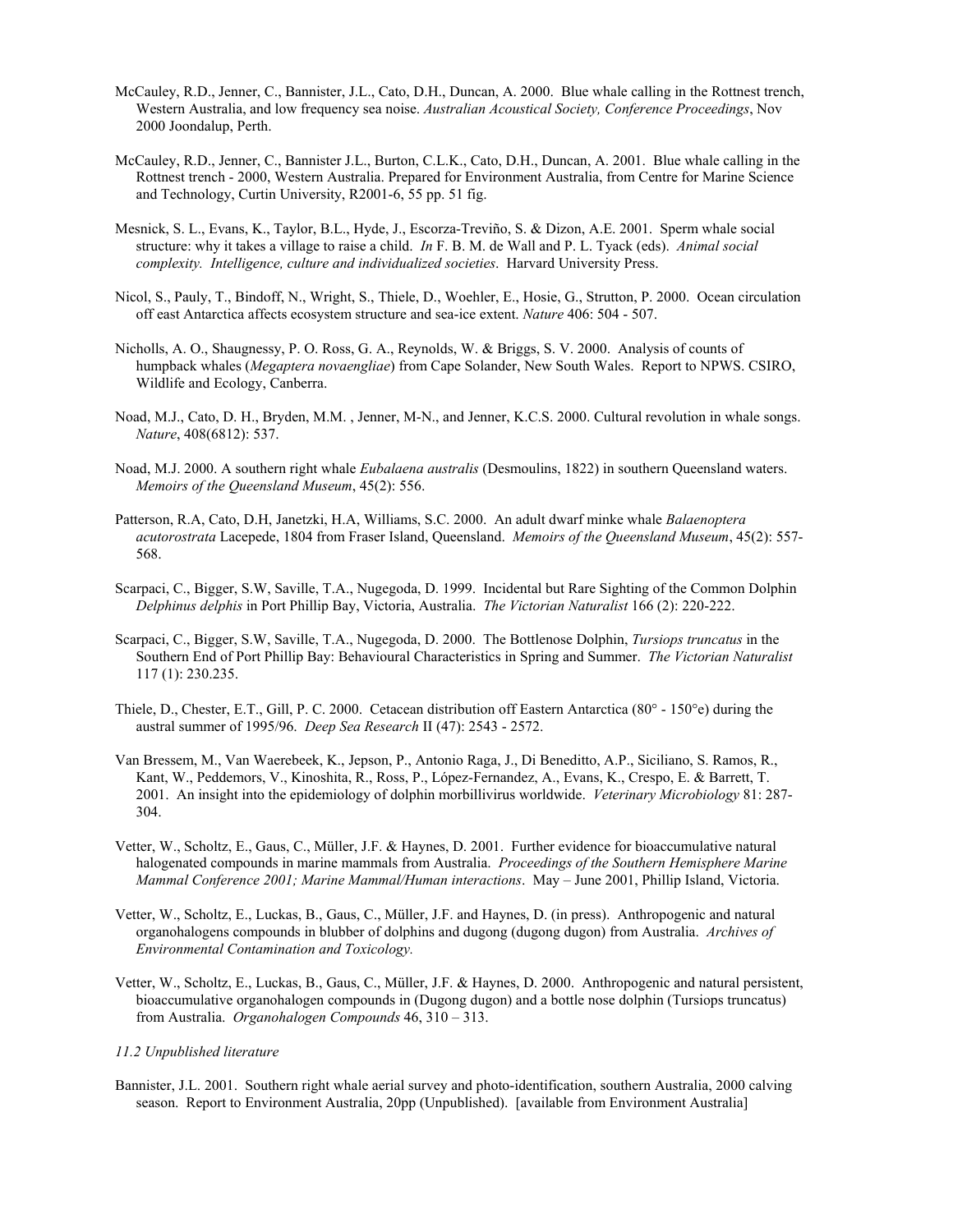- Beasley, I., Arnold, P.W. & Heinsohn, G. 2000 (MS, under review). Geographical variation in skull morphology of the Irrawaddy dolphin *Orcaella brevirostris* (Owen in Gray, 1866).
- Birtles, R.A. & Arnold, P.W. 2000 (presently being revised to submit for publication). Commercial swim programs with dwarf minke whales *Balaenoptera acutorostrata sensu lato* on the northern Great Barrier Reef, Australia: a case study.  $SC/52/WW13$ . Unpublished document presented at  $52<sup>nd</sup>$  Annual Meeting of International Whaling Commission, Adelaide, June 2000. 11pp.
- Chilvers, B.L. 2001. Behavioural ecology of bottlenose dolphins (Tursiops aduncus) in S.E. Queensland, Australia: Adaptations to ecological and anthropogenic influences. PhD thesis, James Cook University.
- K. Evans, M. Morrice, M. Hindell and D. Thiele. In review. Three mass strandings of sperm whales (*Physeter macrocephalus*) in southern Australian waters. *Marine Mammal Science*.
- Evans, K., Hindell, M., Hince, G., Morrice, M., Griffiths, A., Thiele, D. 2001. Organochlorine pollution in sperm whales, *Physeter macrocephalus* in southern Australian waters. Southern Hemisphere Marine Mammal Conference, Phillip Island, Victoria, Australia May 29 - June 1, 2001 (poster presentation).
- Evans, K. 2001. Pollution and marine mammals in the Southern Hemisphere: potential or present threat? Southern Hemisphere Marine Mammal Conference, Phillip Island, Victoria, Australia May 29 - June 1, 2001 (oral presentation).
- Forestell, P.H., Paton, D., and Hodda, P. 2000. Multiple Sightings of an All-White Humpback Whale along the East Coast of Australia, 1991- 1999. Presented at the Queensland Museum Humpback Whale 2000 Conference. 29 August - 1 September, Brisbane, Australia.
- Gedamke, J., Costa, D.P. & Dunstan, A. (MS, under review). Localisation and visual verification of a complex minke whale vocalisation.
- Gill, P.C. 2000a. A blue whale feeding ground off southern Australia: preliminary findings. Paper SC/52/OS 9 submitted to the Scientific Committee of the International Whaling Commission (unpublished – available from IWC).
- Gill, P.C. 2000b. A review of recent and current great whale research in the South Pacific. Paper SC/52/O 28 submitted to the Scientific Committee of the International Whaling Commission (unpublished– available from IWC).
- Greenpeace International. 2000. Observations of Cetaceans in the Indian Ocean Sanctuary, Mauritius to Singapore, April 2000. Paper SC/52/016 submitted to the Scientific Committee of the International Whaling Commission.
- Haines, J., and Limpus, C. J. 2000. Marine Wildlife Stranding and mortality database annual report, 2000 Cetacean and pinnipeds.
- Kaufman, G.D. 2001. Humpback Whale Fluke Identification Project Hervey Bay Region: 2000 Season. Annual Report to Queensland Department of Environment and Heritage, Maryborough, QLD, Australia.
- Kaufman, G.D., Naessig, P. 2000. Observations of humpback whales feeding off Eden, NSW, Australia. Presented at the Queensland Museum Humpback Whale 2000 Conference. 29 August - 1 September, Brisbane, Australia.
- Kaufman, G.D., Naessig, P., Forestell, P.H., and Chaloupka, C. 2000. Estimates of Group Size and Rates of Interchange between Humpback Whales in the Whitsunday Islands and Hervey Bay, Queensland. Proceedings of the Queensland Museum Humpback Whale 2000 Conference. 29 August -1 September, Brisbane, Australia.
- Kemper, C. 1999. Overview of dolphin behaviour and interaction with at-sea aquaculture cages. Marine Animal Interaction Working Group Workshop 25−26 May 1998. Primary Industries and Resources South Australia.
- Kemper, C. M. and Gibbs, S.E. 1998. Dolphin and sea lion entanglements in tuna farms in South Australia, 1994- 1996. Submitted to 'For information only', Reports of the International Whaling Commission 1998.
- Naessig, P. 1999. Levels and Origin of Predatory Scarring on Humpback Whales in East Australian Waters. Presented at the 13th Biennial Conference on the Biology of Marine Mammals, Maui, Hawaii, November 29-